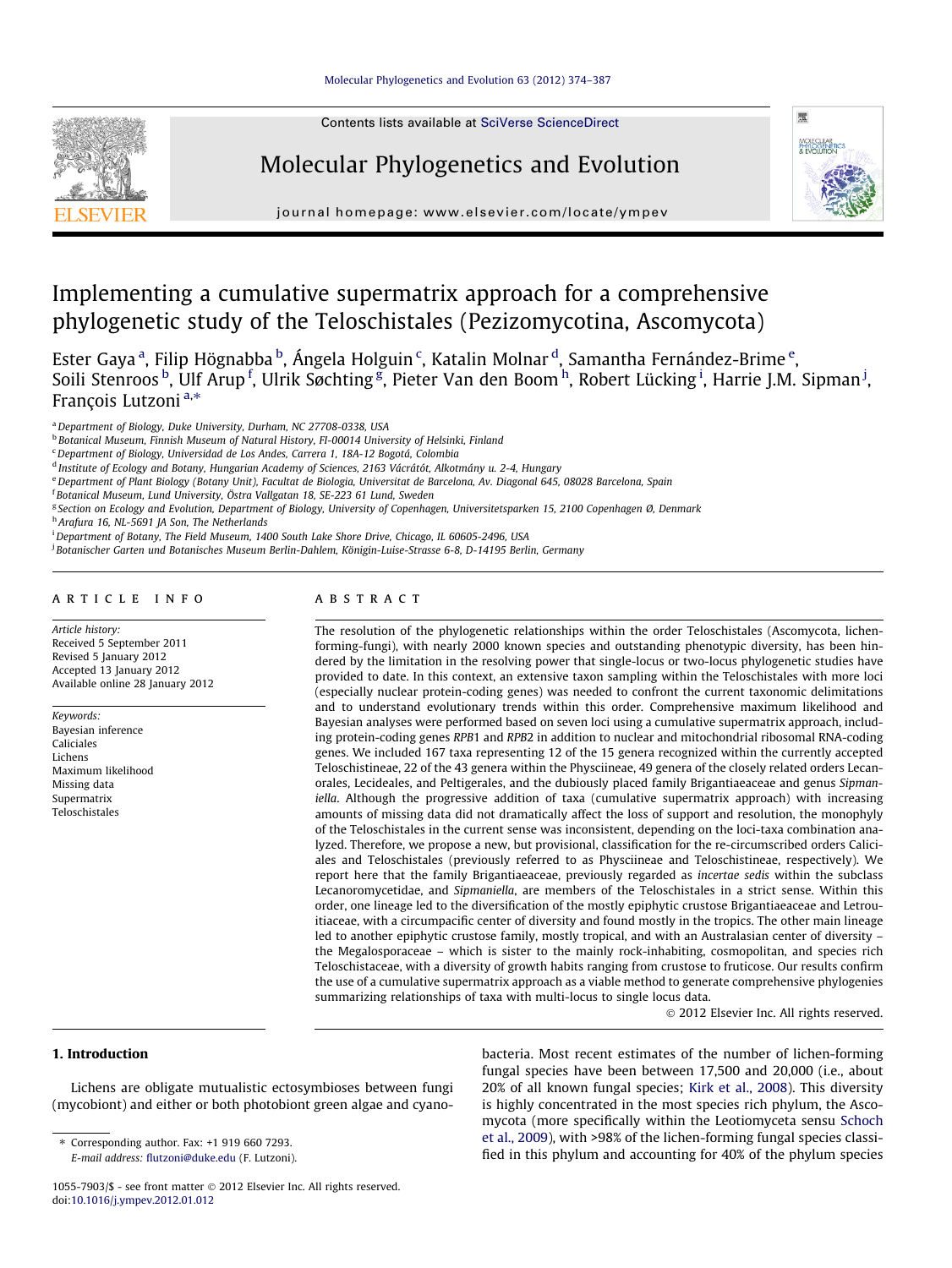richness ([Kirk et al., 2008](#page-11-0)). Within the Leotiomyceta, the great majority of lichen-forming species are found in the third largest class of all Fungi, the Lecanoromycetes. The order Teloschistales as currently delimited, with nearly 2000 known species and accounting for >10% of all known lichen-forming fungi ([Kirk](#page-11-0) [et al., 2008\)](#page-11-0), is one of the three main orders recognized within the largest subclass of the Lecanoromycetes – the Lecanoromycetidae [\(Hibbett et al., 2007; Kirk et al., 2008; Lumbsch and Huhndorf,](#page-11-0) [2010; Miadlikowska et al., 2006](#page-11-0)).

The current circumscription of the Teloschistales was established by [Miadlikowska et al. \(2006\)](#page-12-0) in which two suborders were recognized, the Teloschistineae, which corresponds to the traditionally circumscribed order (composed of the three families Letrouitiaceae, Megalosporaceae, and Teloschistaceae), and the Physciineae, which contains the Caliciaceae (with about 731 species) and the Physciaceae (with 510 species) [\(Kirk et al., 2008\)](#page-11-0). The recognition of this group of lichens at the ordinal level, and the inclusion of these five families within this order, has been broadly accepted [\(Hibbett et al., 2007; Kirk et al., 2008; Lumbsch](#page-11-0) [and Huhndorf, 2007](#page-11-0)).

Growth habits have traditionally played a major role in the classification within these two suborders. Taxa currently included within the Physciineae were initially placed into two separate families, Buelliaceae [Zahlbruckner \(1907\)](#page-13-0) and Physciaceae [Zahlbruck](#page-13-0)[ner \(1898\)](#page-13-0), based on their respective growth forms, crustose and foliose ([Zahlbruckner, 1926b\)](#page-13-0). Subsequently, [Poelt \(1973\)](#page-12-0) unified both families into the Physciaceae, and [Henssen and Jahns \(1974\)](#page-11-0) described the suborder Physciineae to encompass the Physciaceae. Ascus and ascospore types have been used traditionally to circumscribe the Physciineae [\(Bellemère and Letrouit-Galinou, 1981,](#page-11-0) [1987; Hafellner, 1984; Matzer and Mayrhofer, 1996; Mayrhofer,](#page-11-0) [1982, 1984](#page-11-0)). To date, the delimitation of the Caliciaceae and Physciaceae remains controversial. Shared phenotypic similarities by members of these two families and several molecular studies supported a close relationship within the Lecanorales (e.g., [Wedin](#page-13-0) [et al., 2000a\)](#page-13-0). The family Physciaceae has been the subject of several articles (e.g., [Grube and Arup, 2001; Nordin and Mattsson,](#page-11-0) [2001; Scheidegger et al., 2001\)](#page-11-0). Based on previous results, [Wedin](#page-13-0) [and Grube \(2002\)](#page-13-0) proposed the conservation of the family name Physciaceae against Caliciaceae. Later on, [Wedin et al. \(2002\)](#page-13-0) and [Tibell \(2003\)](#page-12-0) confirmed that the family Caliciaceae was nested within the Physciaceae s.l. (corresponding to the Physciineae). The taxa included in their studies formed two well-supported groups, which corresponded to the informally recognized 'Buelliagroup' and 'Physcia-group' [\(Rambold et al., 1994; Wedin et al.,](#page-12-0) [2002](#page-12-0)). Yet, [Helms et al. \(2003\)](#page-11-0) formally accepted and emended the family Caliciaceae and the closely related Physciaceae, which corresponded to their clades B and A (i.e., Buellia-group and Physcia-group), respectively.

[Miadlikowska et al. \(2006\)](#page-12-0) showed for the first time a sister relationship between the Caliciaceae–Physciaceae (Physciineae) clade and the Letrouitiaceae–Megalosporaceae–Teloschistaceae (Teloschistineae) clade. A large number of new genera have been introduced within the Physciineae ([Marbach, 2000](#page-12-0)). However, it is difficult to assess their relationships and their monophyly without more extensive sampling.

Within the currently accepted Teloschistineae, the monotypic Letrouitiaceae includes about 15 species ([Kirk et al., 2008](#page-11-0)) mostly found in Australia. They are known from tropical to warm-temperate areas, growing on bark, and rarely on decorticated wood and rock (sandstone). The genus Letrouitia was established and recognized at the family level based mainly on unique ascus and ascospore structures ([Hafellner and Bellemère, 1981c\)](#page-11-0). It seems that within Letrouitia a considerable evolution in ascospore septation took place leading to muriform ascospores [\(Hafellner, 1983;](#page-11-0) [McKillen Burgess, 1963](#page-11-0)).

The Megalosporaceae was recognized within the Teloschistales ([Eriksson, 2005](#page-11-0)), based on [Helms et al. \(2003\)](#page-11-0) and [Lutzoni et al.](#page-12-0) [\(2004\)](#page-12-0). The three genera (Megalospora, Megaloblastenia, and Austroblastenia) classified in this family (with a total of 39 species according to [Kirk et al., 2008](#page-11-0)) are also mostly found in the tropics and subtropics, with a few exceptions in temperate regions, and are corticolous. The family Megalosporaceae was initially proposed by Vězda (1974) to unite Megalospora and Bombyliospora De Not. with a few other lichen genera. [Hafellner and Bellemère \(1981a\)](#page-11-0) considered the ascus structure a good character for such a family, but the Megalosporaceae as defined by Vězda was deemed heterogeneous, and [Hafellner and Bellemère \(1981c\)](#page-11-0) transferred the Bombyliospora species with thick spore septa and anthraquinones (i.e., the B. domingensis group) to the genus Letrouitia. The remaining Bombyliospora species were synonymized within Megalospora ([Hafellner and Bellemère, 1981a](#page-11-0)).

The family Brigantiaeaceae [\(Hafellner and Bellemère, 1981b](#page-11-0)), is currently considered as a family incertae sedis within the Lecanoromycetidae, with potentially two genera, Argopsis? and Brigantiaea ([Lumbsch and Huhndorf, 2010](#page-12-0)) and 25 species ([Kirk et al., 2008\)](#page-11-0). Members of this family are found on bark in the tropics and on soil or decaying vegetation in cool climates. The Brigantiaeaceae was initially included within the Lecanorales ([Hafellner, 1997](#page-11-0)), and is still recognized as such by [Kirk et al. \(2008\)](#page-11-0). Brigantiaea species had been placed within the genus Lopadium Körb. as circumscribed by [Zahlbruckner \(1926a,b\)](#page-13-0), which [Santesson \(1952\)](#page-12-0) found to be heterogeneous. The latter author recognized six species groups within Lopadium. One of them, the 'Brigantiaea group,' included species of both the Lopadium leucoxanthum group (now Brigantiaea s.str.) and the Bombyliospora domingensis group (now Letrouitia). Due to the presence of muriform ascospores, the latter two groups were considered to be closely related. However, further characters did not support this unification, and Brigantiaea was restricted to the Lopadium leucoxanthum group [\(Hafellner, 1997](#page-11-0)). Brigantiaea as circumscribed by [Hafellner \(1997\)](#page-11-0) seemed to be a well-delimited genus and sufficiently distinct to be recognized at the family level on the basis of ascus structure. Based on those similarities that traditionally linked the above-mentioned genera, we included this family in our study of the Teloschistales with the appropriate set of outgroup taxa to determine its phylogenetic placement within the Lecanoromycetidae.

The family Teloschistaceae, currently with 12 genera and approximately 650 species according to [Kirk et al. \(2008\)](#page-11-0) (Caloplaca [c. 510 spp.], Cephalophysis [1 sp.], Fulgensia [8 spp.], Huea [1 sp.], Ioplaca [2 spp.], Josefpoeltia [3 spp.], Seirophora [11 spp.], Teloschistes [33 spp.], Xanthodactylon [1 sp.], Xanthomendoza [17 sp.], Xanthopeltis [1 sp.], and Xanthoria [56 spp.]), was first described by [Zahlbruckner \(1898\)](#page-13-0) to include only foliose and fruticose taxa with polarilocular or 4-locule ascospores. Crustose taxa were placed into a separate family (Caloplacaceae [Zahlbruckner, 1926b\)](#page-13-0). Subsequently, [Kärnefelt \(1989\)](#page-11-0) carried out the most extensive revision of this family and the order Teloschistales s.str., which, with a few exceptions, remains as the main classification in use to date.

Most members of the family Teloschistaceae are easily recognized by the frequent presence of anthraquinones (a secondary metabolite) in apothecial disks, and often in the uppermost layer of the thallus, giving them a yellow to orange color [\(Santesson,](#page-12-0) [1970](#page-12-0)). The Teloschistaceae is a cosmopolitan family, found in most xeric and mesic habitats. The traditional taxonomy within this family was based on vegetative features of the thallus, such as growth form and presence/absence of a lower cortex, and occasionally on secondary substance composition ([Søchting, 1997; Søchting](#page-12-0) [and Lutzoni, 2003\)](#page-12-0). Initially, polarilocular ascospores were thought to be a diagnostic trait for this family, but with the inclusion of other genera such as Cephalophysis, Fulgensia, and Xanthopeltis, which have simple or septate spores, the main features defining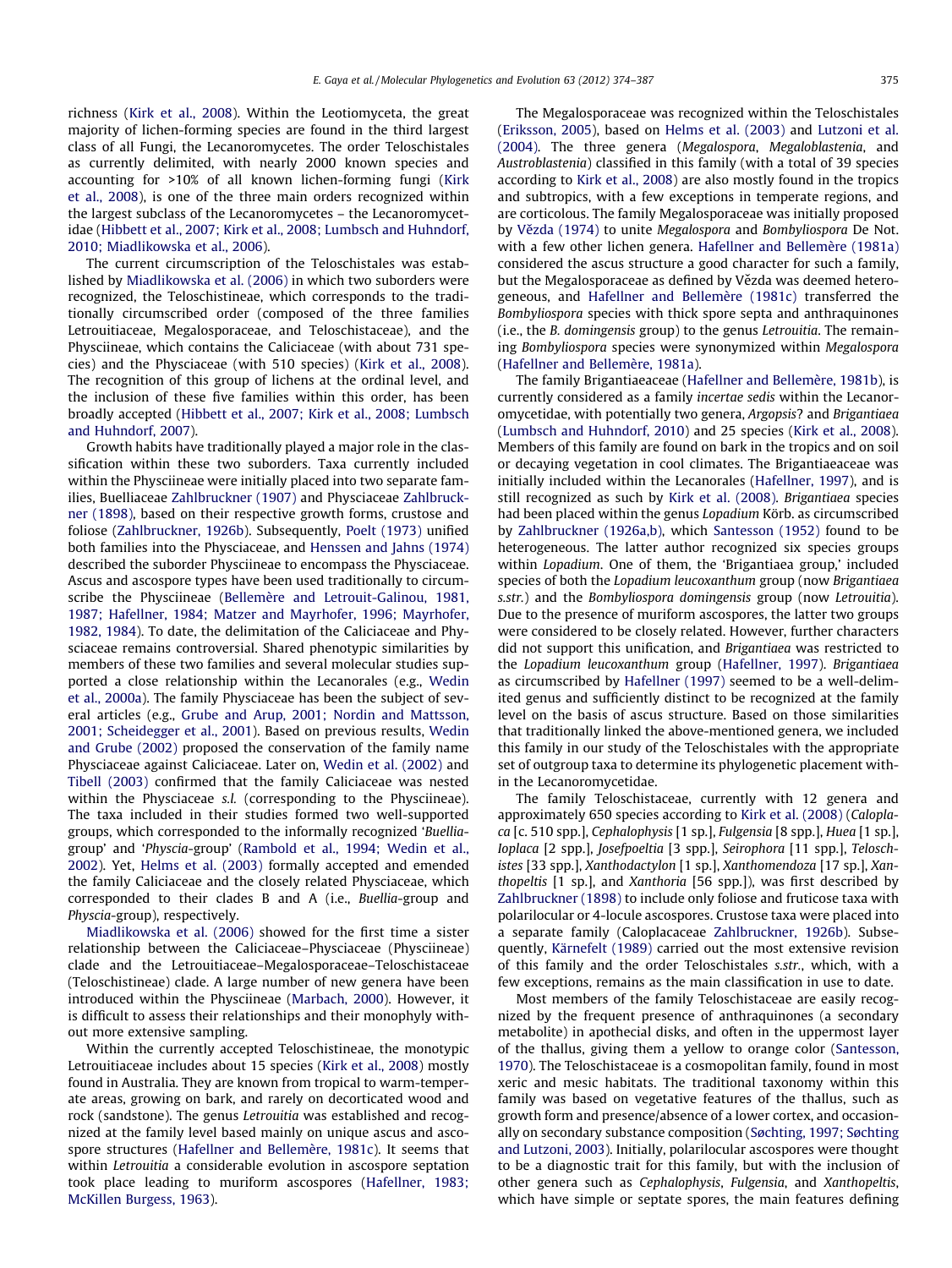<span id="page-2-0"></span>the family had to be reconsidered (see [Gaya et al., 2008](#page-11-0) for more details).

Broad phylogenetic studies within the Lecanoromycetes included only a few specimens from the Teloschistales (e.g., [Helms](#page-11-0) [et al., 2003; Lumbsch et al., 2004; Miadlikowska et al., 2006; Miad](#page-11-0)[likowska and Lutzoni, 2004; Persoh et al., 2004](#page-11-0)). Studies focusing on the Teloschistaceae, globally or in part, were based on one or two nrDNA loci at the most (e.g., [Arup, 2006, 2009; Arup and](#page-11-0) [Grube, 1999; Fedorenko et al., 2009; Gaya et al., 2003, 2008,](#page-11-0) [2011; Kasalicky et al., 2000; Muggia et al., 2008; Søchting and](#page-11-0) [Lutzoni, 2003; Vondrák et al., 2008, 2009](#page-11-0)). No phylogenetic study has as yet been designed to sample a representation of taxa across the Teloschistales to confront the current taxonomic delimitations at the family and genus levels. [Gaya et al. \(2008\)](#page-11-0) published the most exhaustive phylogenetic survey of the Teloschistaceae by restricting the sequencing to ITS and demonstrated that we had reached the limit of the resolving power this single locus can provide. The same is true for phylogenetic studies based on two loci when selected from the nuclear ribosomal tandem repeat. In this context, more loci (especially nuclear protein-coding genes) were needed to enable an extensive taxon sampling within the Teloschistales that could lead to major advancements in their classification and our understanding of evolutionary trends within this order. Consequently, this study sought to provide a multigene phylogeny for the Teloschistales in order to counterpoise the present morphology-based classification with molecular data, and to provide a phylogenetic framework to reassess the currently accepted and also the putative suborders and families (including the Brigantiaeaceae) within the Teloschistales.

#### 2. Materials and methods

#### 2.1. Taxon and character sampling

In this study, we used a cumulative supermatrix approach as in [Miadlikowska et al. \(2006\)](#page-12-0) to allow a broad and inclusive taxon sampling. Seven loci (detailed below) were used: nuclear 5.8S, small subunit (nucSSU), large subunit (nucLSU), and mitochondrial small subunit (mitSSU) ribosomal RNA-coding genes, as well as two nuclear protein-coding genes, RPB1 (one locus) and RPB2 (two amplicons, considered here as two separate loci in terms of analyses). A dataset of 45 taxa with all seven loci was initially assembled; this 7-locus dataset was enlarged with taxa for which at least six of the seven-targeted loci were available, resulting in a 7 + 6-locus dataset of 85 taxa. Subsequently, taxa with at least five loci were added to form a  $7 + 6 + 5$ -locus dataset of 107 taxa. This process was repeated for taxa with at least 4 loci (total of 123 taxa,  $7 + 6 + 5 + 4$ -locus dataset), 3 loci (total of 147 taxa,  $7 + 6 + 5 + 4 + 3$ -locus dataset), 2 loci (total of 160 taxa,  $7 + 6 +$  $5 + 4 + 3 + 2$ -locus dataset), and 1 locus (total of 167 taxa,  $7 + 6 + 5 + 4 + 3 + 2 + 1$ -locus dataset), for a total of seven different taxon sets (with an increasing amount of missing data) that were analyzed separately (Table 1).

The largest dataset of 167 taxa  $(7 + 6 + 5 + 4 + 3 + 2 + 1$ -locus dataset) includes 78 taxa representing the three recognized families within the suborder Teloschistineae (the Letrouitiaceae [6 species, 1 genus], the Megalosporaceae [8 species, 3 genera], and the Teloschistaceae [58 species, 9 genera]), and one family of unknown placement in the Lecanoromycetidae (the Brigantiaeaceae [6 species, 1 genus]); the suborder Physciineae with representative taxa from the families Caliciaceae and Physciaceae (39 taxa, 22 genera); and three outgroup orders: the Lecanorales (34 species, 34 genera), the Peltigerales (13 species, 13 genera), and the Lecideales (3 species, 2 genera), selected based on [Miadlikowska et al. \(2006\).](#page-12-0) This taxon sampling represents 63% of genera and 5.6% of species currently accepted within the Teloschistales.

Genomic DNA was obtained from fresh samples and herbarium specimens (voucher information is detailed in Supplementary material 1). From a total of 832 sequences included in this study, 332 (40%) are published here for the first time, and the rest were obtained from GenBank and the AFTOL database (see Supplementary material 1 for GenBank accession or ID numbers).

#### 2.2. Molecular data

The seven regions targeted for this study were:  ${\approx}0.6$  kb of ITS region for the 5.8S using primers ITS1F–ITS4 [\(Gardes and Bruns,](#page-11-0) [1993; White et al., 1990\)](#page-11-0),  $\approx$  1.6 kb at the 5' end of the nucSSU using primers nssu131–NS24 as well as nssu897R, nssu1088R, SR7R, nssu634, nssu1088, and SR7 [\(Gargas and Taylor, 1992; Kauff and](#page-11-0) [Lutzoni, 2002;](#page-11-0) R. Vilgalys web site),  $\approx$  1.4 kb at the 5' end of nucLSU using primers LR0R (or LIC24R)–LR7 as well as LR3R and LR3 [\(Miad](#page-12-0)[likowska and Lutzoni, 2000; Rehner and Samuels, 1994; Vilgalys](#page-12-0) [and Hester, 1990](#page-12-0)),  $\approx$  0.8 kb of mitSSU using primers mitSSU1–mitS-SU3R and mitSSU2R [\(Zoller et al., 1999\)](#page-13-0),  $\approx$ 1–1.2 kb of RBP1 using primers RPB1-A<sup>f</sup> (or RPB1-AFasc)–RPB1–6R1asc (or RPB1–6R2asc) (region A–D; [Hofstetter et al., 2007; Stiller and Hall, 1997\)](#page-11-0),  ${\approx}0.8$ – 1.0 kb of RPB2 using primers RPB2–980F (or fRPB2–5F)–fRPB2– 7cR as well as RPB2–1554F and RPB2–1554R (region 5–7; [Liu](#page-12-0) [et al., 1999; Reeb et al., 2004\)](#page-12-0), and  $\approx$ 0.9–1.0 kb of RPB2 using primers fRPB2–7cF–fRPB2–11aR as well as RPB2–3053R and RPB2– 3053bR (region 7–11; [Liu et al., 1999; Reeb et al., 2004](#page-12-0)). These primers can be found at [http://www.lutzonilab.net/primers/,](http://www.lutzonilab.net/primers/)

#### Table 1

Synopsis of number of OTUs, alignment lengths, number of analyzed characters, and number of constant and variable characters included for each locus separately and when combined in the seven supermatrices.

| Loci                           | <b>OTU</b> | Alignment length | Included char. | Constant char. | Variable char. |
|--------------------------------|------------|------------------|----------------|----------------|----------------|
| 5.8S                           | 143        | 154              | 151            | 89             | 62             |
| mitSSU                         | 143        | 1365             | 524            | 282            | 242            |
| nucLSU                         | 133        | 3976             | 1149           | 719            | 430            |
| nucSSU                         | 140        | 8471             | 1555           | 1111           | 444            |
| $RPB1$ [A-D]                   | 92         | 1284             | 1023           | 425            | 598            |
| RPB2 [5-7]                     | 83         | 1164             | 993            | 375            | 618            |
| RPB2 [7-11]                    | 100        | 957              | 912            | 438            | 474            |
| Combined datasets              |            |                  |                |                |                |
| 7-locus                        | 45         | 17,371           | 6307           | 3869           | 2438           |
| $7 + 6$ -locus                 | 85         | 17.371           | 6307           | 3606           | 2701           |
| $7 + 6 + 5$ -locus             | 107        | 17.371           | 6307           | 3494           | 2813           |
| $7 + 6 + 5 + 4$ -locus         | 123        | 17.371           | 6307           | 3463           | 2844           |
| $7 + 6 + 5 + 4 + 3$ -locus     | 147        | 17.371           | 6307           | 3432           | 2875           |
| $7 + 6 + 5 + 4 + 3 + 2$ -locus | 160        | 17,371           | 6307           | 3427           | 2880           |
| $7+6+5+4+3+2+1$ -locus         | 167        | 17,371           | 6307           | 3427           | 2880           |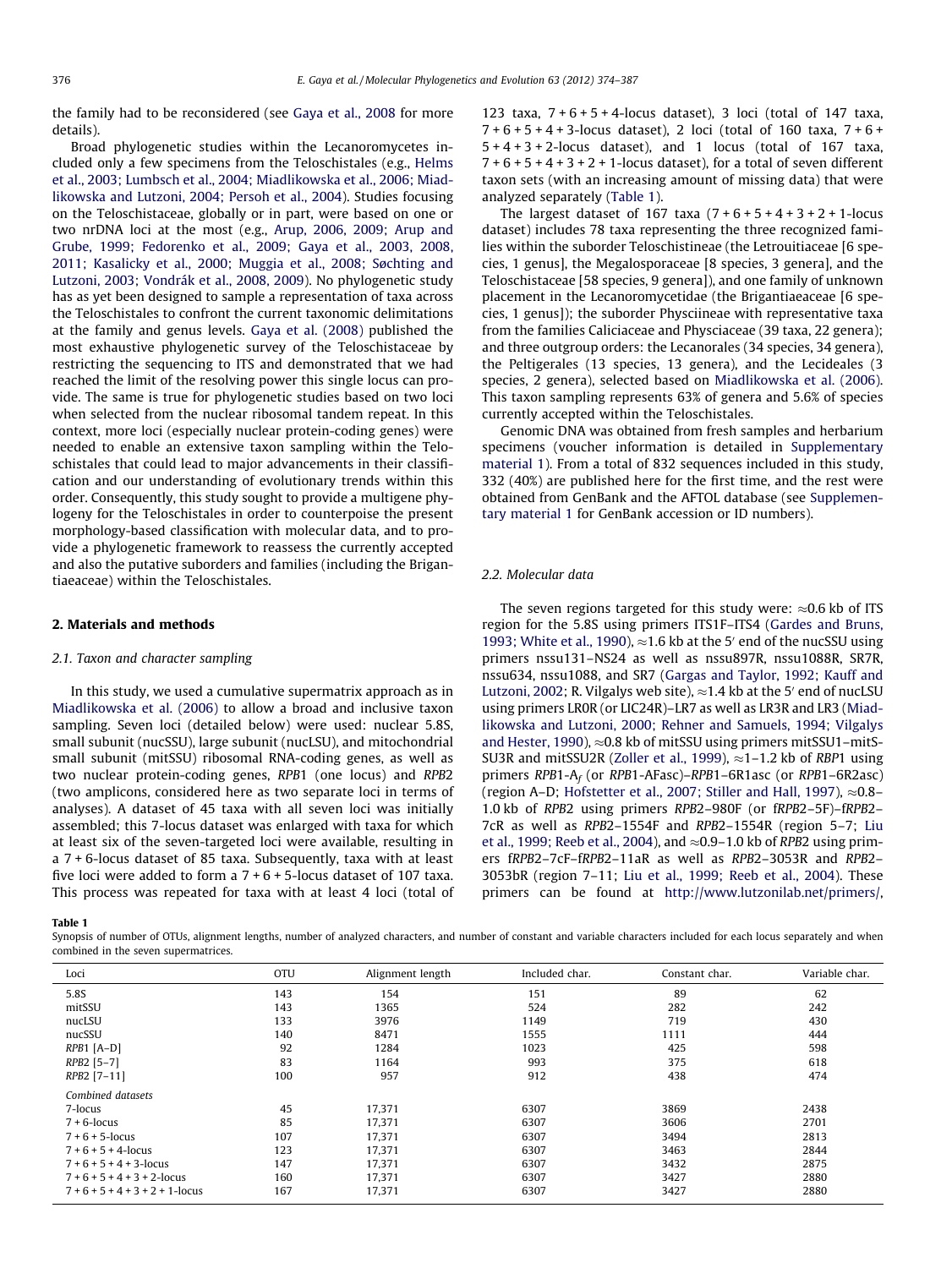[www.aftol.org/data.php,](http://www.aftol.org/data.php) and [http://www.biology.duke.edu/fungi/](http://www.biology.duke.edu/fungi/mycolab/primers.htm) [mycolab/primers.htm](http://www.biology.duke.edu/fungi/mycolab/primers.htm).

Genomic DNA was extracted from dried material or cultures using a protocol modified from [Zolan and Pukkila \(1986\)](#page-13-0) with 2% sodium dodecyl sulfate (SDS) as the extraction lysis buffer. PVPP (polyvinyl polypyrolidone) was added to remove pigments and phenolic compounds that could potentially interfere with DNA isolation and PCR reaction. After precipitating the genomic DNA using isopropanol, pellets were washed once in 70% ethanol, dried with a speedvac, and resuspended in 30–50 ml sterile water and stored at  $-20$  °C. Protocols for the amplification of the targeted loci can be found in [Hof](#page-11-0)[stetter et al. \(2007\), James et al. \(2006\),](#page-11-0) and [Lutzoni et al. \(2004\).](#page-12-0) After examination with gel electrophoresis, PCR products were purified using the Microcon PCR cleaning kit (Millipore, Billerica, MA) or ExoSAP-IT<sup>®</sup> (USB Corporation, Cleveland, OH). Alternatively, cloning was conducted on weak PCR products, PCR products presentingmultiple bands, and most of the PCR products of RPB1 and RPB2, using the TOPO TA Cloning<sup>®</sup> Kit (Invitrogen™, Life Technologies, Carlsbad, CA). Sequencing was carried out in 10  $\mu$ l reactions using: 1  $\mu$ l primer, 1  $\mu$ l purified PCR product, 0.75 µl Big Dye (Big Dye Terminator Cycle sequencing kit, ABI PRISM version 3.1; Perkin–Elmer, Applied Biosystems, Foster City, CA), 3.25 µl Big Dye buffer, and 4 µl double-distilled water. Automated reaction clean up and visualization was performed at the Duke Genome Sequencing & Analysis Core Facility of the Institute for Genome Sciences and Policies. Clean up reactions were performed over Sephadex G-50 DNA grade columns, eluting in water. Samples were then injected directly on an ABI 3730xl DNA analyzer (PE Applied Biosystems, Foster City, CA) utilizing a 22 s injection time, and a 50 cm capillary array.

#### 2.3. Sequence alignment

Sequence fragments were subjected to BLAST searches for a first verification of their identities. They were assembled and edited using Sequencher version 4.8 (Gene Codes Corporation, Ann Arbor, MI), and aligned manually with MacClade 4.08 ([Maddison and](#page-12-0) [Maddison, 2005\)](#page-12-0). Following [Kjer \(1995\)](#page-12-0), the nucSSU, nucLSU and mitSSU sequences were aligned with the help of the secondary structure of these RNA molecules obtained from Saccharomyces cerevisiae (for nucSSU and nucLSU), and from Emericella nidulans (for mitSSU), as reported by [Cannone et al. \(2002\).](#page-11-0) Ambiguously aligned regions (sensu [Lutzoni et al., 2000](#page-12-0)) and introns were delimited manually and excluded from subsequent analyses. All new sequences were deposited in GenBank (Supplementary material 1) and the concatenated alignment of seven loci was deposited in TreeBASE (accession number 12226).

#### 2.4. Phylogenetic analyses

Topological incongruence among each locus separately and on all possible combinations (42) of the seven loci was examined with 1000 replicates of ML bootstrapping (ML-BS) and the GTRGAMMA model using RAxML-VI-HPC [\(Stamatakis, 2006](#page-12-0)). A conflict was assumed to be significant if two different relationships (one being monophyletic and the other being non-monophyletic) for the same set of taxa were both supported with bootstrap values  $\geq 70\%$  [\(Ma](#page-12-0)[son-Gamer and Kellogg, 1996](#page-12-0)). For the RPB2 locus, this criterion was applied on each amplicon separately. If no conflict was detected, loci were concatenated.

Phylogenetic relationships and confidence were inferred using maximum likelihood (ML) for each supermatrix. Additional support values were estimated using a Bayesian approach. For the ML analyses, all seven supermatrices were divided into 13 partitions (5.8S, nucSSU, nucLSU, mitSSU, RPB1/1st, 2nd, 3rd, RPB2–1st amplicon/ 1st, 2nd, 3rd, and RPB2–2nd amplicon/1st, 2nd, 3rd). The program RAxML-VI-HPC [\(Stamatakis, 2006](#page-12-0)) was used to estimate the most likely tree with 1000 replicates and a GTRGAMMA model of molecular evolution. Bootstrap proportions (ML-BS) were obtained from 1000 replicates of ML bootstrapping conducted with the same settings and program. For the Bayesian analyses, supermatrices were divided into seven partitions with 1st, 2nd, and 3rd codon positions linked across RPB1 and RPB2 in order to avoid overparameterization ([Chang, 1996; McGuire et al., 2007; Rannala, 2002; Steel, 2005\)](#page-11-0) suggested by poor convergence of MCMC chains when using 13 partitions in our analyses performed with MrBayes 3.1.2 ([Altekar et al.,](#page-11-0) [2004; Huelsenbeck and Ronquist, 2001; Huelsenbeck et al., 2002;](#page-11-0) [Ronquist and Huelsenbeck, 2003\)](#page-11-0). Some of the features of MCMC analyses that have been proposed in the literature ([Castoe et al.,](#page-11-0) [2004](#page-11-0)) to be monitored to identify overparameterization are poor convergence of MCMC chains ([Carlin and Louis, 1996\)](#page-11-0), delayed con-vergence of an MCMC chain ([Rannala, 2002](#page-12-0)), failure of multiple independent chains of the same model to converge on similar estimates of parameters and posterior probabilities [\(Huelsenbeck et al., 2002;](#page-11-0) see also [Strugnell et al., 2005,](#page-12-0) and [Nylander et al., 2004](#page-12-0)), as well as inaccurate branch length estimates as a result of poor mixing or posterior distributions with excessive weight at long tree lengths, especially accute in parameter rich models [\(Brown et al., 2010; Ekman](#page-11-0) [and Blaalid, 2011; Marshall, 2010](#page-11-0)). The AIC in MrModeltest 2.3 ([Nylander, 2004\)](#page-12-0) was used to choose the model of molecular evolution for each partition. A GTR ([Rodriguez et al., 1990\)](#page-12-0) model with an estimated proportion of invariable sites and a gamma distribution approximated with four categories was used for all partitions, except for 5.8S where a SYM ([Zharkikh, 1994](#page-13-0)) model, also with an estimated proportion of invariable sites and a gamma distribution approximated with four categories, was selected. Prior distributions included a  $(1, 1, 1, 1, 1, 1)$  Dirichlet for the substitution rate, a  $(1, 1, 1, 1)$ 1) Dirichlet for the state frequencies, a uniform (0, 200) distribution for the gamma shape parameter, a uniform (0, 1) distribution for the proportion of invariable sites, a uniform for topologies, and an exponential (10) distribution for branch lengths in all partitions. Two analyses of four chains were run for 20 M (7-locus and 7 + 6-locus datasets) and 50 M (the remaining datasets) generations using MrBayes 3.1.2, with trees sampled every 500 generations. The loglikelihood scores were graphically explored by plotting them against generation time with Tracer v1.4.1 [\(Rambaut and Drummond, 2007;](#page-12-0) [http://beast.bio.ed.ac.uk/Tracer\)](http://www.beast.bio.ed.ac.uk/Tracer) and set stationarity when log-likelihood values reached a stable equilibrium value [\(Huelsenbeck and](#page-11-0) [Ronquist, 2001](#page-11-0)) and when average standard deviation of split frequencies across runs dropped below 0.01. This was also verified with the AWTY program [\(Wilgenbusch et al., 2004](#page-13-0); [http://ceb.csit.fsu.e](http://www.ceb.csit.fsu.edu/awty)[du/awty;](http://www.ceb.csit.fsu.edu/awty) [Nylander et al., 2008](#page-12-0)). A burn-in sample of 12,000 trees (7-locus and 7 + 6-locus datasets), 40,000 trees  $(7 + 6 + 5 + 4 + 3 + 2 + 1$ -locus dataset), and 30,000 trees (the remaining datasets) was discarded for each run. The remaining 56,000 trees (7-locus and 7 + 6-locus datasets), 120,000 trees  $(7 + 6 + 5 + 4 + 3 + 2 + 1$ -locus dataset), and 140,000 trees (the remaining datasets) were used to estimate branch lengths with the sumt command in MrBayes, and Posterior Probabilities (PP) with the majority rule consensus tree command in PAUP<sup>\*</sup> 4.0b10 ([Swof](#page-12-0)[ford, 2002](#page-12-0)). Internodes with bootstrap proportions  $\geqslant70\%$  and Bayesian posterior probabilities  $\geqslant 0.95$  were considered strongly supported ([Fig. 1](#page-5-0)). Internodes with a bootstrap value  $\geq 70\%$  and a posterior probability <0.95 were also interpreted as well supported ([Alfaro et al., 2003; Lutzoni et al., 2004\)](#page-11-0). Constant sites were included for all ML and Bayesian analyses.

Additionally, the resulting trees from the 1000 replicates of ML bootstrapping conducted on each locus separately were used to explore the support for specific internodes, i.e., the sister clade to the Teloschistineae (sensu [Miadlikowska et al., 2006\)](#page-12-0), referred to in this study as Teloschistales. In PAUP, we loaded a constraint-tree with all internodes collapsed except for the one of interest, and then we used it as a filter when loading the 1000 bootstrap trees, for all seven sets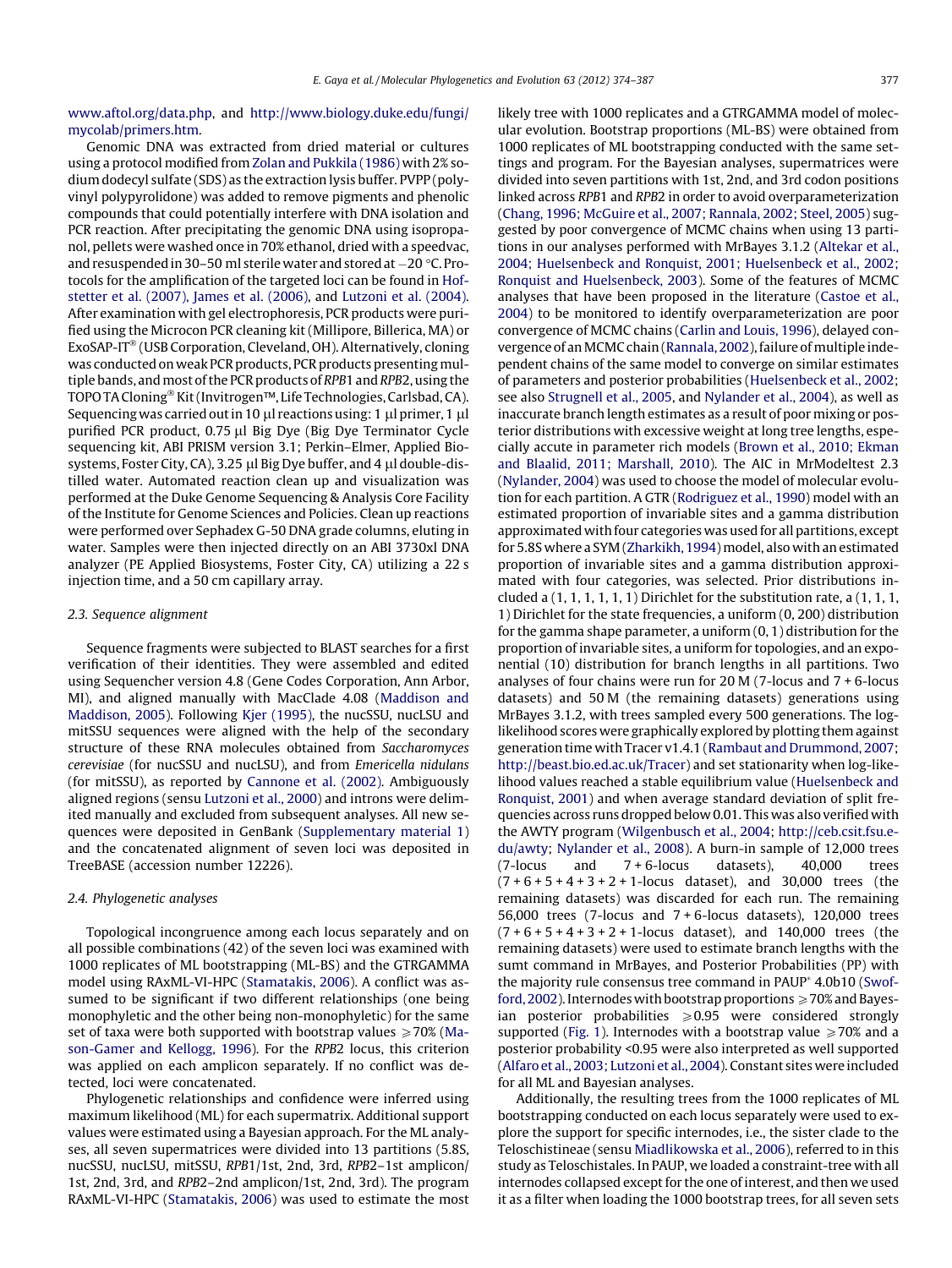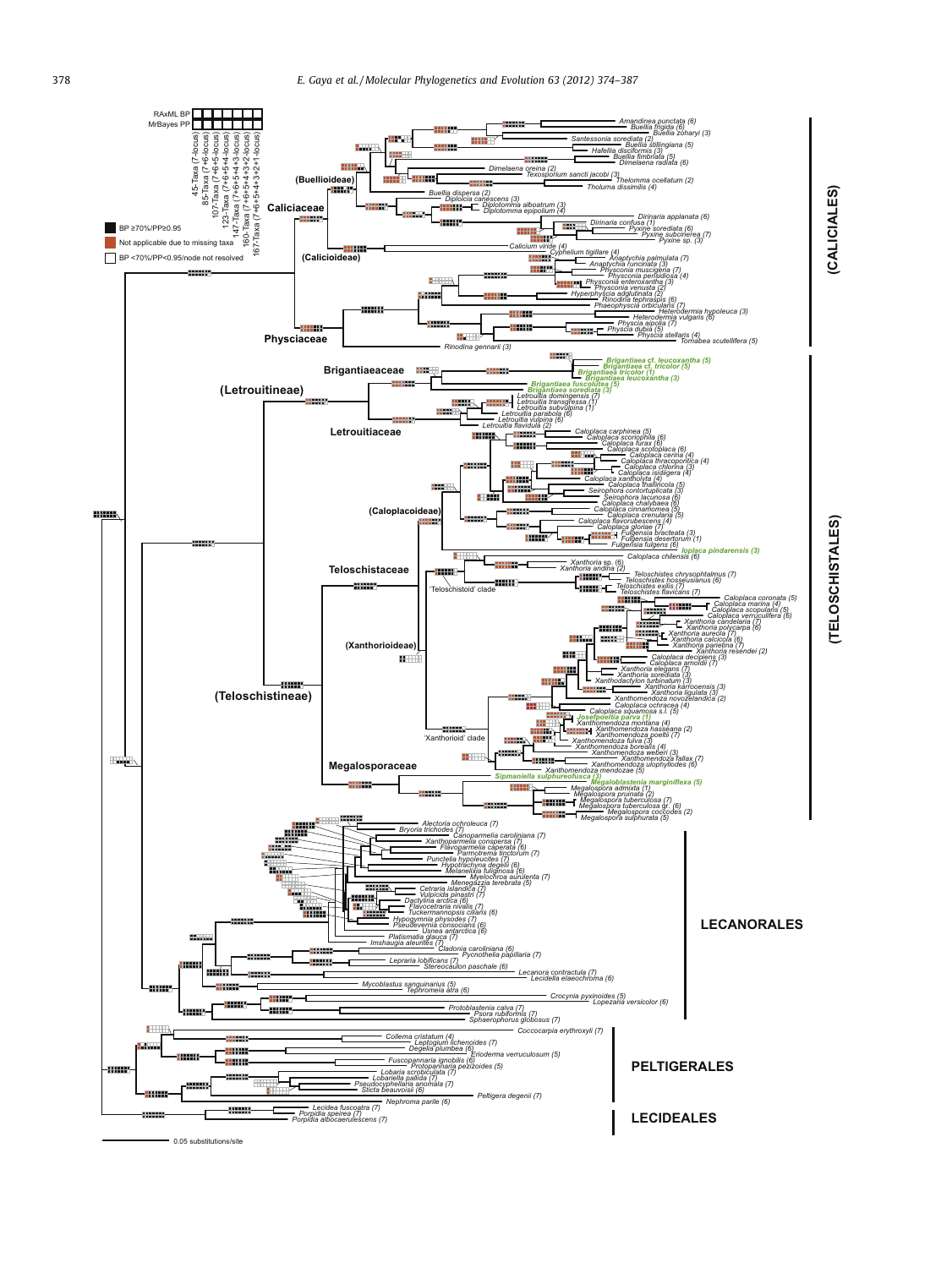<span id="page-5-0"></span>

Fig. 2. (A and B) Schematic trees showing the two alternative relationships revealed by the different analyses performed on various datasets. (A) The Teloschistales appears as sister to the Caliciales. (B) The Teloschistales is sister to the Lecanorales. Numbers 1 and 2 indicate the alternative topological resolution.

of 1000 bootstrap replicates, with the aim of retaining only those containing that internode. We repeated this operation twice, with two different constraint-trees: one with the Caliciales (Physciineae sensu [Miadlikowska et al., 2006\)](#page-12-0) sister to the Teloschistales and a second with the Lecanorales sister to the Teloschistales (Fig. 2).

#### 3. Results

#### 3.1. Alignments

A synopsis of datasets used in our analyses, including alignment lengths, number of included sites, and missing sequences per locus and dataset is shown in [Tables 1 and 2.](#page-2-0) Ribosomal RNA-coding genes contained many indels. The nucSSU and nucLSU were particularly rich in group I and spliceosomal introns, especially in the Caliciales and Teloschistales. From the RNA polymerase II genes, only RPB1 hosted one spliceosomal intron. As expected, RPB1 and RPB2 loci showed the highest proportion of unambiguously aligned sites included in the phylogenetic analyses ( $\sim$ 78–95%) compared to the ribosomal genes ( $\sim$ 18–38%), with the exception of the short 5.8S (98%) that contributed minimally to the number of variable sites with 60% of its 151 included sites being constant. The proportion of missing data went from 6.7% in the 7 + 6-locus dataset to 28.7% in the largest dataset (167 taxa), due mostly to missing RPB1 and RPB2 sequences [\(Table 2\)](#page-6-0). Therefore, the loci with the largest amount of missing sequences are the same loci contributing the largest number of unambiguously aligned variable sites: 84 missing sequences for RPB2 [5–7] out of 167, with 618 variable sites; 75 missing sequences for RPB1 out of 167, with 598 variable sites; 67 missing sequences for RPB2 [7–11] out of 167, with 474 variable sites [\(Tables 1](#page-2-0) [and 2](#page-2-0)). The nucSSU was the locus with the least amount of missing sequences (27/167) that contributed the highest number of variable sites (444). The nucLSU was the second best locus in this regard.

## 3.2. Cumulative supermatrix approach

 $\blacktriangleleft$ 

Except for a specific internode (Fig. 2A and B) discussed below, the supermatrix approach adopted here did not generate conflictual phylogenetic relationships ([Miadlikowska et al., 2006;](#page-12-0) [Wiens, 2006](#page-12-0)). Topologies recovered from progressively larger datasets with higher numbers of species and increasing amount of missing data, were consistent with the 7-locus phylogeny (smallest dataset in terms of number of species and no missing sequences). Overall, most relationships were well supported by most datasets and methods (ML and Bayesian approach), and a few branches were confidently recovered only by the most complete datasets (7-locus, 7 + 6-locus). Adding species with only one or two loci  $(7 + 6 + 5 + 4 + 3 + 2$ -locus and  $7 + 6 + 5 + 4 + 3 + 2 + 1$ -locus datasets) allowed the phylogenetic placement of several additional species with confidence (e.g., within the Brigantiaea–Letrouitia and Megalosporaceae clades), but in general caused support values to be lower (Fig. 1). Comparing the optimization methods, maximum likelihood and Bayesian analyses provided similar support and resolution (Fig. 1, the most likely tree from the ML analysis on the largest dataset,  $7 + 6 + 5 + 4 + 3 + 2 + 1$ -locus, is shown). However, Bayesian analyses presented certain difficulties in reaching convergence when adding more taxa with missing data, and in recovering long tree lengths estimates. This problem was especially acute when unlinking all 13 partitions probably due to a phenomenon of overparameterization mixed with a higher sensitivity of the Bayesian approach to so many missing data, as current Bayesian programs tend to mix very slowly when analyzing datasets with large proportions of missing data ([Ané et al., 2007](#page-11-0)). For this reason, we decided to link the three-codon positions across the proteincoding genes and let the program estimate the model parameters (D. Swofford, pers. comm.). In doing so, Bayesian Markov chains reached convergence. An additional option to overcome poor mixing would have been to start MCMC analyses from trees with shorter branches than the default [\(Brown et al., 2010; Ekman](#page-11-0) [and Blaalid, 2011; Marshall, 2010](#page-11-0)). After fixing the convergence problem, we observed an increase in tree length when more taxa and more missing data were added in the Bayesian analyses compared to ML estimates. Whereas in the 7-locus analyses both optimization methods recovered a similar tree length (2.5 for ML versus 2.6 for the Bayesian approach), in the largest dataset the Bayesian tree length nearly doubled the ML estimate (10.9 and

Fig. 1. Most likely tree (-In likelihood = -122411.558258) depicting phylogenetic relationships among 78 members of the Teloschistales, 39 of the Caliciales, and 34 of the Lecanorales based on a combined 5.8S, nucSSU, nucLSU, mitSSU, RPB1 and RPB2 (two loci) supermatrix (7 + 6 + 5 + 4 + 3 + 2 + 1-locus dataset). Sixteen species from the Peltigerales and Lecideales were used to form the outgroup. Numbers in parentheses after species names indicate the number of loci for which DNA sequences were available for that species. The 14-box grids on internodes show support with different phylogenetic methods and datasets. Top row boxes indicate bootstrap values calculated with RAxML and bottom row boxes indicate posterior probabilities calculated with MrBayes on each of the seven datasets with different number of loci, taxa, and proportion of missing data [\(Tables 1 and 2](#page-2-0)). Red boxes indicate cases where internodal support is not applicable due to the absence of that internode resulting from the absence of at least one of the two derived lineages for a specific analysis, compared to the largest 167 taxa dataset. Black boxes indicate RAxML bootstrap values  $\geqslant70\%$  or MrBayes posterior probability values ≥0.95. White boxes indicate RAxML bootstrap values <70%, or MrBayes posterior probability values <0.95. In green are highlighted the genera included within a molecular phylogenetic study for the first time. Names in quotes refer to rank-less taxonomic entities proposed here for the first time. Names in parentheses are provisionary taxonomic names proposed here to ultimately forge a new, phylogenetically based, classification for the Teloschistales and Caliciales. (For interpretation of the references to color in this figure legend, the reader is referred to the web version of this article.)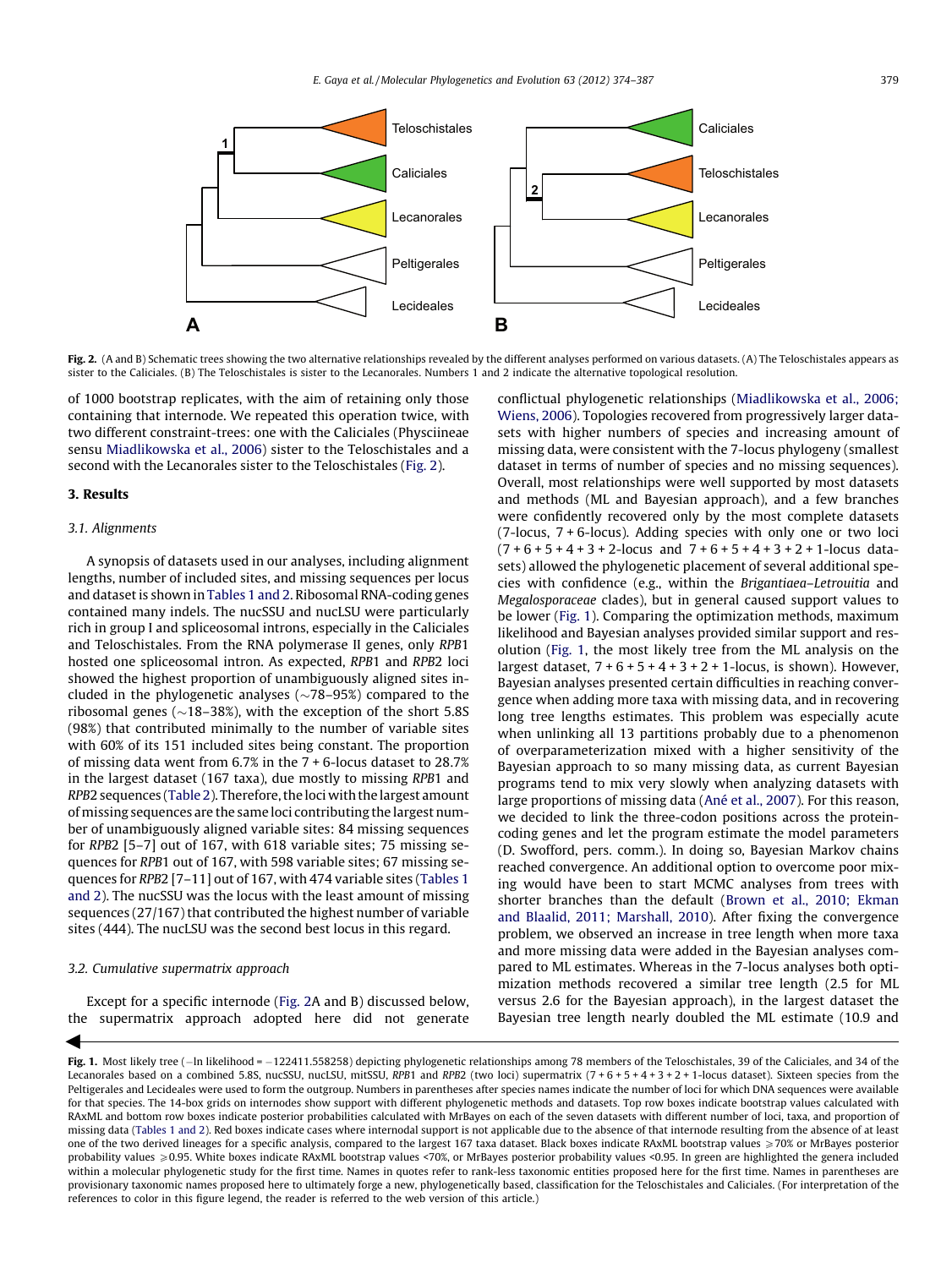| Percent total<br>nissing seq. |                |                                                                                                       |                | 5.70%<br>11.20%<br>15.30%<br>22.20%<br>26.20%        |               |                |          |
|-------------------------------|----------------|-------------------------------------------------------------------------------------------------------|----------------|------------------------------------------------------|---------------|----------------|----------|
| Aissing seq.                  |                |                                                                                                       |                | 132                                                  |               | 228<br>293     | 335      |
|                               |                |                                                                                                       |                | 7.10%<br>12.10%<br>20.30%                            | 32%<br>37.50% |                | 40.10%   |
| RPB2 [7-11]                   |                |                                                                                                       |                | $\frac{1.70\%}{2.90\%}$<br>2.90%<br>5.50%<br>5.70%   |               |                |          |
|                               |                |                                                                                                       |                |                                                      |               |                | 67       |
|                               | ര്             | 14.10%<br>25.20%<br>34.10%<br>48.10%<br>48.10%                                                        |                |                                                      |               |                |          |
| RPB2 [5-7]                    | $0\frac{8}{3}$ | $2\%$<br>$3.6\%$<br>$4.90\%$<br>$6.20\%$<br>$6.90\%$<br>$7.20\%$                                      |                |                                                      |               |                |          |
|                               |                |                                                                                                       |                |                                                      | 3             |                |          |
|                               | ೫              | $\begin{array}{l} 12.90\% \\ 15.90\% \\ 15.90\% \\ 26\% \\ 37.40\% \\ 42.50\% \\ 44.90\% \end{array}$ |                |                                                      |               |                |          |
|                               | $\frac{08}{1}$ | $\begin{array}{l} 1.80\% \\ 2.30\% \\ 3.70\% \\ 5.30\% \\ 6.8\end{array}$                             |                |                                                      |               |                | 6.40%    |
| RPB <sub>1</sub>              |                |                                                                                                       | $\overline{C}$ |                                                      |               |                |          |
|                               |                | $\begin{array}{l} 4.70\% \\ 7.50\% \\ 8.90\% \\ 10.90\% \\ 13.10\% \\ 14.10\% \end{array}$            |                |                                                      |               |                |          |
|                               |                | 0%<br>0.70%<br>1%                                                                                     |                | 1.30%                                                | .60%          | 1.90%<br>2.30% |          |
| nucSSU                        |                |                                                                                                       |                |                                                      | $\circ$       |                | 77       |
|                               |                |                                                                                                       |                | $\frac{1.90\%}{2.40\%}$<br>2.40%<br>11.60%<br>16.90% |               |                |          |
|                               |                |                                                                                                       | 0.30%          | 130%                                                 | 1.70%         | .40%           | 2.90%    |
| nucLSU                        |                |                                                                                                       |                |                                                      |               |                |          |
|                               |                | 3.50%                                                                                                 | 5.60%          | 4.90%                                                | 7.50%         | 11.90%         | 14.40%   |
|                               | $\sim 0\%$     | 0.50%                                                                                                 | 0.80%          | 0.70%                                                | 1.20%         | 1.70%          | 2.10%    |
| mitSSU                        |                |                                                                                                       |                |                                                      |               |                |          |
|                               |                | .70%                                                                                                  | 10.30%         | 10.60%                                               | 12.20%        | 13.10%         | 14.40%   |
|                               | $\frac{1}{2}$  | 0.70%                                                                                                 | 1.50%          | 1.50%                                                | 1.70%         | 1.90%          | 2.10%    |
| 5.8S                          |                |                                                                                                       |                |                                                      | $\approx$     |                |          |
| Datasets                      | 45-Taxon       | 35-Taxon                                                                                              | $107$ -Taxon   | 23-Taxon                                             | 47-Taxon      | .60-Taxon      | 67-Taxon |

Synopsis table of missing sequences per locus and dataset. For each locus, absolute numbers of missing sequences (first column), percentage of missing sequences with respect to the total number of sequences per dataset (se

dataset.

Synopsis table of missing sequences per locus and

For each locus, absolute numbers of missing sequences (first column), percentage of missing sequences with respect to the

<span id="page-6-0"></span>number of sequences per dataset (second

total I

Table 2

5.6, respectively). The Bayesian analysis took much longer to converge for the largest dataset (167 taxa) than for the others, and for many internodes the ML analysis was more efficient in resolving internodes and recovering high support than the Bayesian analysis on that dataset. Although the Bayesian analysis resolved most internodes, it did not recover posterior probabilities  $\geqslant$  0.95 for many of them (see [Fig. 1](#page-5-0), last square at the bottom right).

The supermatrix approach led to conflicting results only on a specific relationship [\(Fig. 2A](#page-5-0) and B), this is the sister clade to the Teloschistales. The ML bootstrap analyses performed on each locus separately to determine the proportion of bootstrap trees per locus that recovered the two alternative relationships are summarized in [Table 4](#page-7-0). Bootstrap analyses of the nucSSU, nucLSU, and RPB1 generated a higher number of trees with the Caliciales as sister to the Teloschistales, whereas the two amplicons of RPB2 and mitSSU generated a higher number of trees with the Lecanorales as the closest relative to Teloschistales [\(Table 4](#page-7-0); see Section [4](#page-7-0)).

#### 3.3. Phylogenetic relationships

The two suborders Teloschistineae and Physciineae sensu [Miad](#page-12-0)[likowska et al. \(2006\),](#page-12-0) here treated as orders Teloschistales and Caliciales, appeared well supported as sister groups when analyzing the dataset with no missing data (7-locus, i.e., 45-taxon, dataset) both with ML BP and PP [\(Fig. 2](#page-5-0)A and Table 3). The same relationship was found with the 7 + 6-locus (i.e., 85-taxon) dataset, but only with ML and a low bootstrap value. The phylogenetic searches on the remaining datasets recovered the Lecanorales sister to the Teloschistales [\(Fig. 2B](#page-5-0) and Table 3), but never significantly supported with ML BP. However, this alternative relationship received posterior probabilities >0.95 for the  $7 + 6 + 5$ -locus to the  $7 + 6 + 5 + 4 + 3 + 2$ -locus datasets (Table 3).

Within the Teloschistales ([Fig. 1](#page-5-0)), all relationships among major groups were well supported, including lineages that had never been included in earlier phylogenetic studies. Our analyses place the family Brigantiaeaceae within the Teloschistales with strong support for sharing a most recent common ancestor with the Letrouitiaceae. The Brigantiaeaceae–Letrouitiaceae clade is henceforth referred to as suborder Letrouitineae [\(Fig. 1](#page-5-0)). The other main lineage within the Teloschistales gave rise to the Megalosporaceae and Teloschistaceae, henceforth referred to as suborder Teloschistineae [\(Fig. 1](#page-5-0)). The family Megalosporaceae is represented by three genera, Megaloblastenia, Megalospora, and Sipmaniella. Therefore, the phylogenetic placement of the recently described monotypic genus Sipmaniella confirms that S. sulphureofusca does not belong to the genus Lecania [\(Kalb et al., 2009; Reese Næsborg et al.,](#page-11-0) [2007\)](#page-11-0), but also reveals that it is not part of the family Lecanoraceae, where Sipmaniella is currently classified ([Lumbsch and Huhn](#page-12-0)[dorf, 2010\)](#page-12-0), and further expands the Megalosporaceae ([Fig. 1\)](#page-5-0).

Table 3

Bootstrap proportions (BP) and Bayesian posterior probabilities (PP) recovered depending on the dataset analyzed for the two alternative sister relationships shown in [Fig. 2](#page-5-0): the Caliciales sister to the Teloschistales (relationship 1) or the Lecanorales sister to the Teloschistales (relationship 2). BP > 70% and PP > 0.95 are in bold. NA = Not applicable.

| <b>Datasets</b> | ML analyses (BP)     |                          | Bayesian analyses (PP) |                    |  |
|-----------------|----------------------|--------------------------|------------------------|--------------------|--|
|                 | Caliciales<br>(1)(%) | Lecanorales<br>$(2)$ (%) | Caliciales<br>(1)      | Lecanorales<br>(2) |  |
| 45-Taxon        | 73                   |                          | 1                      |                    |  |
| 85-Taxon        | 51                   |                          |                        | 0.64               |  |
| $107 - Taxon$   |                      | 55                       |                        | 0.98               |  |
| $123 - Taxon$   |                      | 55                       |                        | 0.99               |  |
| 147-Taxon       |                      | 52                       |                        | 0.99               |  |
| 160-Taxon       |                      | 53                       |                        | 0.99               |  |
| 167-Taxon       |                      | 48                       | NA                     | NA                 |  |
|                 |                      |                          |                        |                    |  |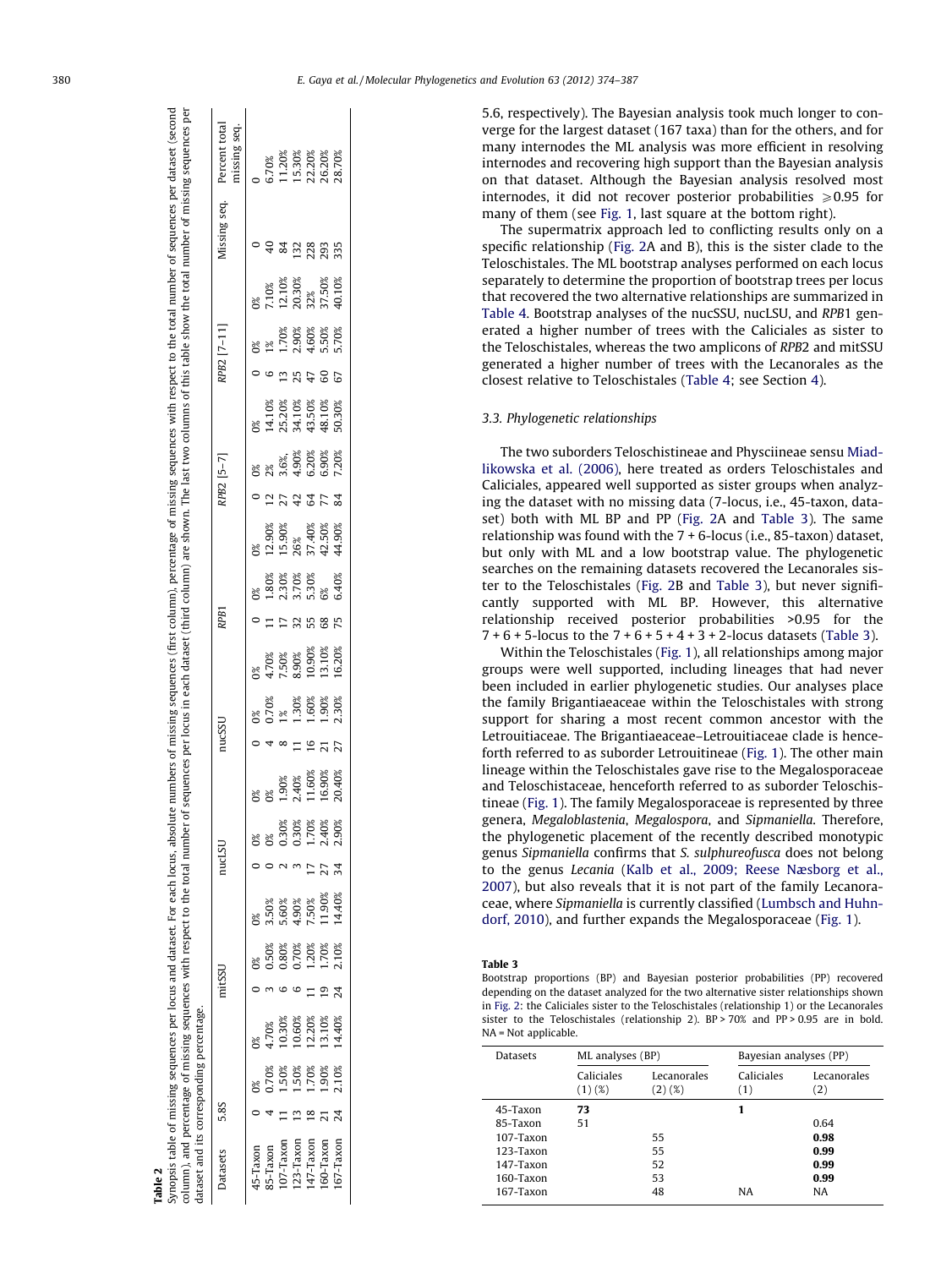<span id="page-7-0"></span>All analyses supported with high confidence the monophyly of the Teloschistaceae, which includes in this study Caloplaca, Fulgensia, Ioplaca, Josefpoeltia, Seirophora, Teloschistes, Xanthodactylon, Xanthomendoza, and Xanthoria. In general, most phylogenetic relationships among genera and species groups within the Teloschistaceae were confidently recovered. For instance, the genus Teloschistes was here well supported as monophyletic for the first time, and was recovered with confidence as sister to two South American taxa – Caloplaca chilensis and Xanthoria andina. This sister relationship (referred to here as the 'Teloschistoid' clade; [Fig. 1](#page-5-0)) diverged from a lineage that led to a clade populated mostly by lobed anthraquinone-containing species of Caloplaca, Xanthomendoza, and Xanthoria (referred hereafter as the 'Xanthorioid' clade). The 'Teloschistoid' and 'Xanthorioid' clades are here considered within the subfamily Xanthorioideae. The first divergence within the 'Xanthorioid' clade leads to the well-supported monophyletic genus Xanthomendoza, with the exception of X. novozelandica, and the inclusion of Josefpoeltia. The other lineage resulting from this split encompasses most species of the genus Xanthoria, several Caloplaca species, one representative of the genus Xanthodactylon, and Xanthomendoza novozelandica. Both Caloplaca and Xanthoria were recovered here as polyphyletic.

Within the phenotypically diverse clade populated by Caloplaca species that mostly lack anthraquinones in their thallus, referred to here as the subfamily Caloplacoideae [\(Fig. 1\)](#page-5-0), the genera Fulgensia and Seirophora were significantly recovered as monophyletic. With a remarkably long branch, the genus Ioplaca is derived from the first split within this subfamily.

Regarding the Caliciales, many relationships at the genus level received high bootstrap support and the same two sister groups, referred to here as the families Caliciaceae (previously the buellioid clade or Buellia group) and Physciaceae (previously the rinodinoid clade or Physcia group), were recovered as in previous studies [\(Fig. 1\)](#page-5-0) (e.g., [Helms et al., 2003; Miadlikowska et al.,](#page-11-0) [2006](#page-11-0)). Within the Physciaceae, Anaptychia, Heterodemia, and Physcia were recovered as well-supported monophyletic genera. In the Caliciaceae, some of the taxa traditionally considered part of the family Caliciaceae s.str. appeared as monophyletic in an early diverging clade composed here of Calicium and Cyphelium, and referred to therein as the Calicioideae, while Texosporium, Thelomma, and Tholurna formed a monophyletic group within the sister subfamily Buellioideae. The genera Buellia and Dimelaena appeared polyphyletic, whereas the included representatives of Diplotomma and Pyxine were recovered as monophyletic genera, and share a most recent common ancestor with Dirinaria and Diploicia.

#### 4. Discussion

#### 4.1. Inconsistent phylogenetic signal for the monophyly of the Teloschistales s.l.

One of our goals for this study was to assess the sister relationship between the Teloschistales s.str. and Caliciales [\(Fig. 2A](#page-5-0)), or what was considered the monophyletic order Teloschistales by [Miadlikowska et al. \(2006\)](#page-12-0), i.e., Teloschistineae sister to Physciineae. We encountered several issues in that matter, as this was the only case where the cumulative supermatrix approach led to conflicting results. Before this study, only [Miadlikowska et al.](#page-12-0) [\(2006\)](#page-12-0) and [Miadlikowska and Lutzoni \(2004\)](#page-12-0) recovered support for the monophyly of the Teloschistales s.l., whereas other studies placed the Lecanorales s.str., sister to the Teloschistineae or Teloschistales s.str. ([Fig. 2](#page-5-0)B), but without support and based on one or two ribosomal genes (e.g., [Helms et al., 2003; Persoh et al.,](#page-11-0) [2004; Wiklund and Wedin, 2003](#page-11-0)).

The high ML BP support for the Teloschistales sister to the Caliciales reported in our study or the monophyletic Teloschistales sensu [Miadlikowska et al. \(2006\)](#page-12-0) (ML BP = 73% and 80%, respectively) was obtained only when restricting the analyses to taxa with the maximum number of loci (i.e., low number of taxa and low proportion of missing data). Also, in our study, this relationship was associated with a  $PP = 1$  only when taxa with all genes (i.e., 45-taxon, 7-locus dataset) were included in the phylogenetic analysis. As we added taxa with missing sequences to the supermatrix, the resulting resolution of the three clades shifted from placing the Teloschistales sister to the Caliciales ([Fig. 2A](#page-5-0)) to placing the Lecanorales sister to the Teloschistales ([Fig. 2](#page-5-0)B and [Table 3](#page-6-0)). This shift occurred more quickly with Bayesian analyses than with ML, with no support from the ML BP analyses for the latter relationship ([Fig. 2](#page-5-0)B). However, with Bayesian analyses, the two alternative relationships received high support [\(Table 3\)](#page-6-0). Conversely, the addition of taxa with missing sequences in [Miadlikowska](#page-12-0) [et al. \(2006\)](#page-12-0) constantly resulted in monophyly for their Teloschistales s.l., with loss of ML BP, but with PP values >0.95 for that same relationship when all taxa were added to the supermatrix. However, contrary to our study, the number of taxa representing the Teloschistales s.str. and Caliciales remained low in the [Miad](#page-12-0)[likowska et al. \(2006\)](#page-12-0) study, with 7 and 20 species, respectively, even when the 274 taxa representing all main lineages of the Lecanoromycetes were included in their supermatrix. Another difference between our study and the [Miadlikowska et al. \(2006\)](#page-12-0) study was that they did not add taxa with fewer than 3 loci to their supermatrix.

We explored potential explanations for our inconsistent results ([Fig. 2](#page-5-0) and [Table 3\)](#page-6-0) by examining more closely the results from our single locus analyses. We found that the analyses of both amplicons of RPB2 recovered the Lecanorales as sister to the Teloschistales, whereas most ribosomal genes and RPB1 placed the Caliciales sister to the Teloschistales, but none of the single locus datasets provided ML bootstrap values  $\geq 70\%$ . Facing the possibility of dealing with multiple evolutionary histories (gene trees), we intended to run a Bayesian concordance analysis with the program BUCKy [\(Ané et al., 2007; Larget et al., 2010](#page-11-0)) to estimate the concordance among gene trees. However, we confronted the problem of single gene Bayesian analyses not reaching convergence. Additionally, for genes with many missing taxa, as it was in our case, it is not clear if the typical number of sampled trees retained during the first stage of MCMC accurately samples the posterior distribution of tree topologies [\(Ané et al., 2007\)](#page-11-0).

For this reason, we used the trees generated by the ML bootstrap analyses on each locus separately to determine the proportion of bootstrap trees per locus that recovered the two alternative relationships of interest (Table 4). As expected, bootstrap analyses of the nucSSU, nucLSU, and RPB1 generated a higher number of trees with the Caliciales sister to the Teloschistales, whereas the two amplicons of RPB2 and mitSSU generated a higher number of trees with Lecanorales as the closest relative to

#### Table 4

Number of ML bootstrap trees (out of 1000 replicates) recovering the two alternative sister relationships, i.e., the Caliciales sister to the Teloschistales (relationship 1, [Fig. 2A](#page-5-0)) or the Lecanorales sister to the Teloschistales (relationship 2, [Fig. 2B](#page-5-0)). The highest number of trees per locus is in bold.

| Loci         | Caliciales (1) | Lecanorales (2) |
|--------------|----------------|-----------------|
| 5.8S         | 0              | 0               |
| mitSSU       |                | 169             |
| nucLSU       | 468            | 191             |
| nucSSU       | 85             | 0               |
| $RPB1$ [A-D] | 194            | 26              |
| $RPB2$ [5-7] | 68             | 657             |
| RPB2 [7-11]  | 9              | 244             |
|              |                |                 |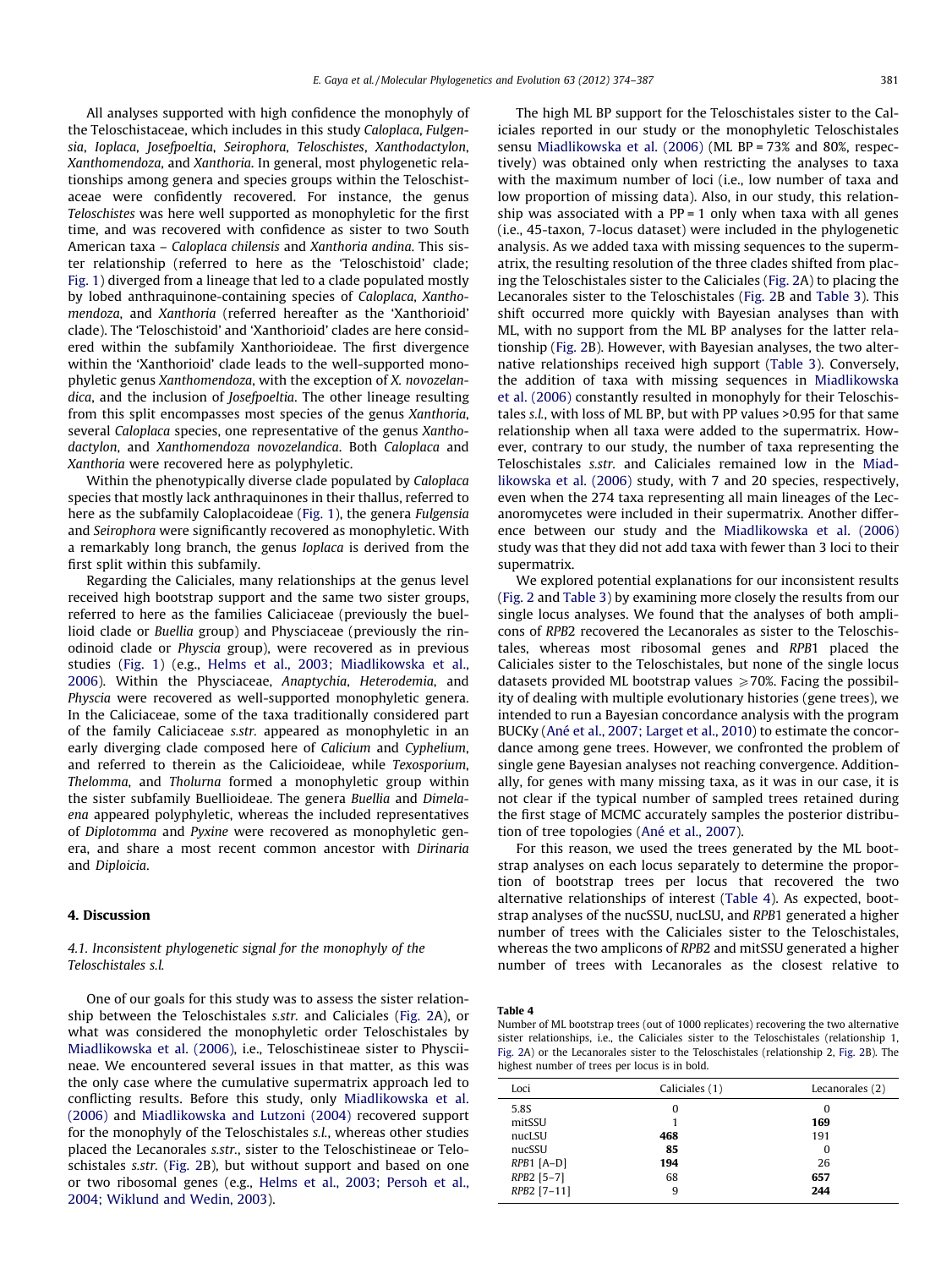Teloschistales [\(Table 4](#page-7-0)). When combining the two RPB2 loci we obtained an ML BP = 75% for the Teloschistales + Lecanorales clade. This is the highest bootstrap support value this relationship ever received. Adding the mitSSU locus to the two-locus RPB2 data matrix resulted in a drop of ML BP value to 59% for that same relationship ([Fig. 2B](#page-5-0)). When combining nucLSU, with nucSSU and RPB1 we recovered an ML BP = 84% for the Teloschistales + Caliciales clade ([Fig. 2A](#page-5-0)). Therefore, the addition of taxa with missing data enables the signal from RPB2 to take over the signal from RPB1, nucSSU, and nucLSU, and support the Lecanorales as sister to the Teloschistales, but only within a Bayesian framework.

One potential explanation is that priors inherent to Bayesian analyses might be more likely to be misleading when data matrices of loci with high resolving power have large proportions of missing data. According to [Lemmon et al. \(2009\),](#page-12-0) one of the factors that can affect the magnitude and direction of bias in topological support in Bayesian analyses is the relative rates of evolution for genes with missing versus non-missing sites. Several authors disagree with these conclusions. [Wiens and Morrill \(2010\)](#page-13-0) found no evidence that extensive missing data can lead to misleading estimates of Bayesian phylogeny or support values. Instead, [Wiens and Morrill](#page-13-0) [\(2010\)](#page-13-0) point out that it is more a matter of sampling enough informative characters overall ([Wiens, 2003](#page-13-0)). In our study, we happen to have enough informative characters, but maybe the distribution of the missing data through the added characters can have an effect, since most missing data come from protein-coding loci. On the other hand, [Ekman and Blaalid \(2011\)](#page-11-0) suggested that the results by [Lemmon et al. \(2009\)](#page-12-0) could be explained by the use of fixed and equal branch lengths across the tree, but with a default exponential branch length prior. In our study, we used the default branch-length prior as well, which seems to be relevant to tree length estimates, perhaps particularly so when including abundant missing data [\(Ekman and Blaalid, 2011](#page-11-0)). Several studies have called attention to problems of tree length overestimation in Bayesian analyses and the importance of assessing appropriate branchlength priors. Such priors seem to be more influential in partitioned analyses with parameter-rich models and partition-specific rate multipliers [\(Brown et al., 2010; Ekman and Blaalid, 2011; Mar](#page-11-0)[shall, 2010; Marshall et al., 2006](#page-11-0)). However, assessing the influence of branch-length priors was outside the scope of this study and the effect of the long-tree problem on topological inference (our main concern here) is still unclear.

Another putative explanation is that loci used in this study may have different evolutionary histories or the three clades involved (i.e., Teloschistales, Caliciales, and Lecanorales) diverged within a very short period of time, so that by chance a set of characters from one gene, or combination of genes, would slightly favor one relationship over another, especially when at least one of the clades is species rich, rendering their stem branch very short. Based on our results, the latter seems to be the best explanation, because a very short internode is resolving the relationships between these three clades [\(Fig. 1\)](#page-5-0), and the Lecanorales (which is among the most species rich order of all Fungi) has a very short supporting internode (stem branch). Missing data may have a stronger effect on portions of the tree with short internodes than with long internodes. The two RPB2 amplicons are the loci with the largest amount of missing data when combined [\(Table 2\)](#page-6-0). Moreover, current implementations of Bayesian phylogenetic methods can generate high posterior probabilities for the wrong relationships when involving short internodes ([Alfaro et al., 2003; Lewis et al.,](#page-11-0) [2005\)](#page-11-0).

Close relationships between members of the Caliciales and Teloschistales have been reported in previous classifications that were based on phenotypic traits. For instance, [Poelt \(1973\)](#page-12-0) defined a suborder Buelliineae (including the Candelariaceae, the Physciaceae, and the Teloschistaceae). Apart from the Candelariaceae that have unicellular ascospores and are now considered as a distinct order outside the Lecanoromycetideae ([Wedin et al., 2005; Miad](#page-13-0)[likowska et al., 2006](#page-13-0)), some of the characters used by [Poelt](#page-12-0) [\(1973\)](#page-12-0) are still valid in supporting the sister relationship of the Caliciales with the Teloschistales. Most representatives of both orders are characterized by polar-diblastic ascospores, which frequently exhibit conspicuous endospore thickenings, and in some cases by pluriseptate ascospores (e.g., Brigantiaea, some Buellia). Furthermore, other features could point towards a common origin, after the earlier divergence of the Lecanorales. For example, [Sipman](#page-12-0) [\(1983\)](#page-12-0) questioned whether septal pores in the Megalosporaceae were real or merely thinner parts of septa (pseudopores), as frequently observed in the Physciaceae [\(Poelt and Mayrhofer, 1979\)](#page-12-0). Also, members of the Physciaceae and Megalosporaceae have similar conidiophores ([Vobis, 1980](#page-13-0)).

Apart from the inconsistent resolution of the relationships among Teloschistales, Caliciales, and Lecanorales, relationships within these clades were otherwise recovered without any inconsistency among our datasets. More protein-coding genes and data matrices with less missing data are needed to resolve the relationships among these three orders. Although the current classification ([Hibbett et al., 2007; Lumbsch and Huhndorf, 2010; Kirk et al.,](#page-11-0) [2008\)](#page-11-0) accepts a monophyletic order Teloschistales sensu [Miad](#page-12-0)[likowska et al. \(2006\)](#page-12-0), in this study we propose to elevate its two suborders Teloschistineae and Physciineae to the order level, Teloschistales and Caliciales, respectively. This re-classification changes the use of the name Teloschistales from an unstable node to a stable node. The order rank is widely used in mycology (much more than suborder), and it should always be more appropriate for consistently well-supported clades, rather than for unstable clades characterized by short, conflicting internodes. As well as resulting in a more stable classification in terms of genotypic evidence (that is, incidentally, independent of whatever eventual resolution is found for the relationship between the three orders), this change is also supported by phenotypic evidence (see Section [4.2\)](#page-7-0).

# 4.2. Implications for the evolution of phenotypic traits and classification of the Teloschistales and Caliciales

#### 4.2.1. Brigantiaeaceae sister to Letrouitiaceae–Letrouitineae

Our results confirm the classification of the Letrouitiaceae, Megalosporaceae, and Teloschistaceae within the Teloschistales. We report here the addition of the Brigantiaeaceae to this order, a family considered so far as incertae sedis in the subclass Lecanoromycetidae [\(Lumbsch and Huhndorf, 2010\)](#page-12-0) or as a member of the Lecanorales ([Kirk et al., 2008](#page-11-0)). Regardless of the apparent similarity between Brigantiaea and Letrouitia, the family Brigantiaeaceae had never been included within the Teloschistales due to differences in the ascospore and ascus characteristics ([Hafellner and](#page-11-0) [Bellemère, 1981b\)](#page-11-0), except for [Poelt \(1973\)](#page-12-0) who accepted Brigantiaea as a separate genus in the family Teloschistaceae. According to [Hafellner and Bellemère \(1981c\)](#page-11-0), muriform ascospores and the production of anthraquinones in both genera were analogous character states. However, the sister relationship of Brigantiaea and Letrouitia resulting from our molecular phylogenetic study supports these traits as being homologous.

In general, the type of apothecia, muriform ascospores, regardless of their ontogeny, conidiophores, and conidia [\(Vobis, 1980\)](#page-13-0) could represent potential synapomorphies in agreement with the sister relationship of the Brigantiaeaceae and Letrouitiaceae. Different secondary compounds in the thallus, ascus types (Brigantiaea-type versus Letrouitia-type; [Hafellner and Bellemère,](#page-11-0) [1981b,c; Honegger, 1978\)](#page-11-0), ascospore ontogeny, different types of pycnidia (Umbilicaria-type in Brigantiaea versus chambered in Letrouitia; [Vobis, 1980](#page-13-0)), among other characters, justify maintaining them as separate families. Additionally, both the Brigantiaeaceae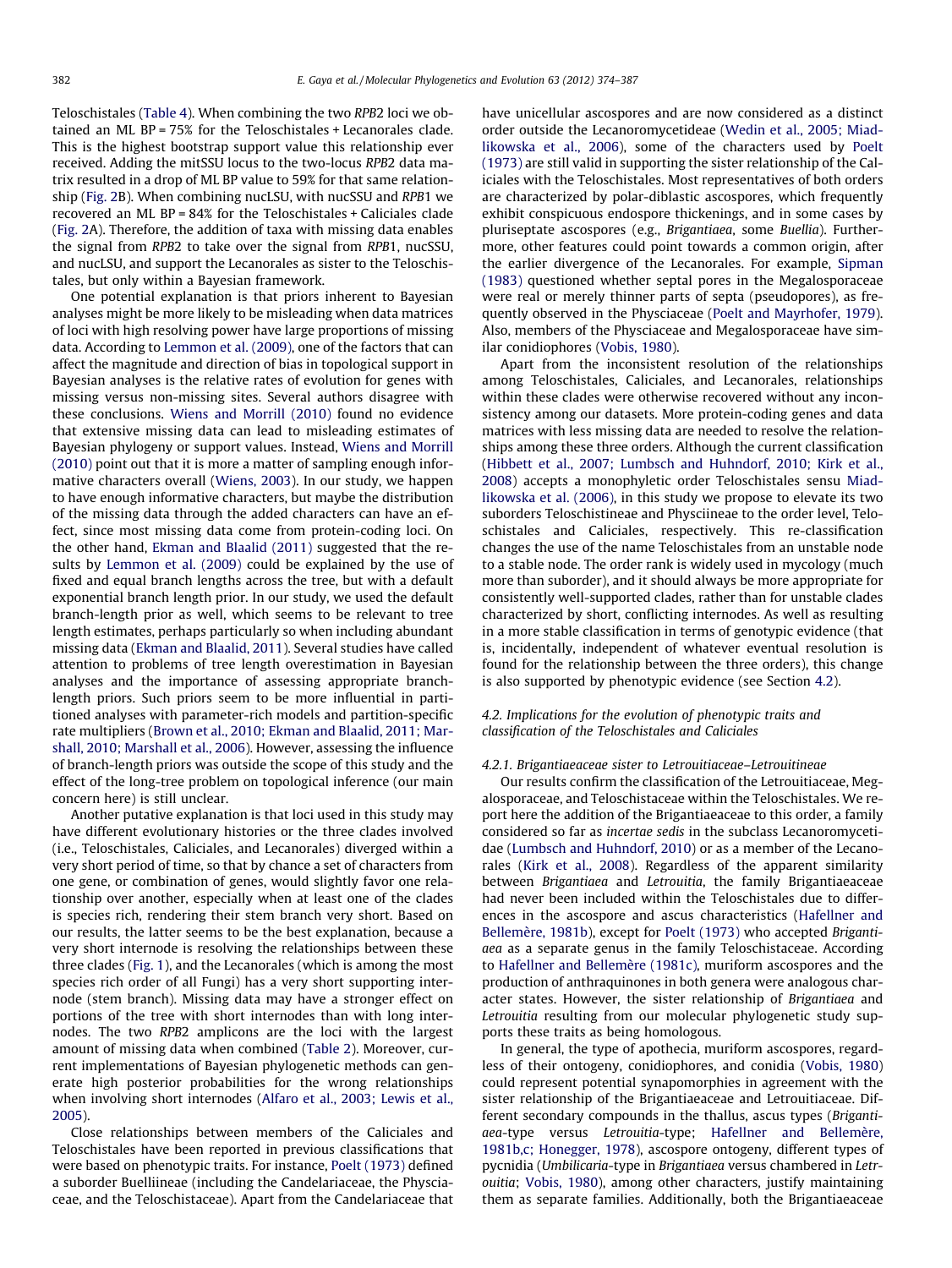and Letrouitiaceae are composed of mostly epiphytic species, and in both cases, most species have tropical and subtropical distributions. According to [Hafellner \(1997\)](#page-11-0) the center of diversity of Brigantiaea is clearly circumpacific where more than 50% of all known species occur. For Letrouitia, most species are found in South Asia and Australia, including New Hebrides and New Caledonia ([Hafell](#page-11-0)[ner, 1983\)](#page-11-0). Such similar ecological preferences, patterns of distribution, and centers of diversity, suggest a common origin of these families. Most Brigantiaea species included in our study are from the Indo-Pacific region, except for B. fuscolutea that was collected in Alaska and has a bipolar distribution ([Hafellner, 1997\)](#page-11-0), and B. sorediata that was from Japan [\(Kashiwadani et al., 2002\)](#page-11-0). Both species are derived from the first two divergences in the family and seem to be more distantly related to the remaining members of this genus. In our study we also included two species identified as B. cf. leucoxantha and B. cf. tricolor. They bear some similarities with B. leucoxantha and B. tricolor, but did not completely fit their description. According to Sipman (pers. comm.), these specimens might belong to undescribed species.

#### 4.2.2. Megalosporaceae sister to Teloschistaceae–Teloschistineae

According to [Sipman \(1983\)](#page-12-0), the attribution of the family Megalosporaceae to the Lecanorales seemed well supported by the ontogeny and structure of its ascomata, and fit well within the phenotypic variation described for this order by [Henssen and Jahns](#page-11-0) [\(1974\).](#page-11-0) However, molecular phylogenies revealed the Megalosporaceae sharing a most recent common ancestor with the Teloschistaceae ([Lutzoni et al., 2004; Miadlikowska et al., 2006](#page-12-0)). In this study, we confirm this result with a much broader taxon sampling.

When compared to the Brigantiaeaceae and Letrouitiaceae, the Megalosporaceae share a similar thallus habit, type of apothecia, ascospores and paraphyses, but differs from these two families by their ascus type (Megalospora-type; [Hafellner, 1984; Hafellner](#page-11-0) [and Bellemère, 1981a](#page-11-0)) and their secondary compounds and lack of anthraquinones in their apothecial disks. The Teloschistaceae and Megalosporaceae have in common a similar ascospore ontogeny and structure, as well as septum formation. The fact that members of the Megalosporaceae lack anthraquinones, suggests a loss of these secondary compounds within the Teloschistales.

The segregation of the genus Megaloblastenia from the other two genera within the Megalosporaceae, based on ascospore structure ([Sipman, 1983](#page-12-0)), seems well founded. To a certain extent, Megaloblastenia ascospores are reminiscent of the polarilocular ascospore type of the Teloschistaceae, supporting [Hafellner's](#page-11-0) [\(1984\)](#page-11-0) doubts that this genus belonged to the family Megalosporaceae.

The neotropical genus Sipmaniella, with a single species S. sulphureofusca, derived from the first divergence within the Megalosporaceae in our tree, resembles certain Megalospora species in several morphological features. Recently, [Kalb et al. \(2009\)](#page-11-0) transferred Lecania sulphureofusca to a new genus Sipmaniella. Based on our results, S. sulphureofusca is placed within the Megalosporaceae rather than within the Lecanoraceae [\(Kalb et al., 2009; Lum](#page-11-0)[bsch and Huhndorf, 2010](#page-11-0)). Its placement in the tree, as a first split within the Megalosporaceae, its high phylogenetic distance from the other two genera within this family, and phenotypic differences support its recognition as a distinct genus within this family.

As in the Brigantiaeaceae and Letrouitiaceae, species belonging to the Megalosporaceae are mostly epiphytic with a center of diversity in Australasia, but with representatives throughout the tropical and warm-temperate zones of the world. [Sipman \(1983\)](#page-12-0) suggested the evolution of the family might have taken place on Gondwana-land, from which main migration routes would have brought species into tropical Africa and America, tropical eastern Asia, as well as southern South America.

Four different ascus types occur within the Teloschistales. Although the limited power of this character to predict relationships at high taxonomical levels has already been shown ([Ekman](#page-11-0) [et al., 2008\)](#page-11-0), this trait might be useful to delimit families within the Teloschistales. Accordingly, the redefined Teloschistaceae ([Poe](#page-12-0)[lt and Hafellner, 1980\)](#page-12-0) consisting only of species with Teloschistestype asci would be justified.

Conversely to the three other Teloschistales families, members of the Teloschistaceae have a mainly temperate distribution in both hemispheres, and are mostly saxicolous. Within the clade encompassing Teloschistes s.str. (including the genus type T. flavicans), referred to here as the 'Teloschistoid' clade, the predominance of fruticose taxa from mostly arid regions is noteworthy. Sister to this fruticoid group is a clade characterized mainly by lobed orange species of Caloplaca, Xanthomendoza, and Xanthoria, already revealed by previous studies [\(Arup and Grube, 1999;](#page-11-0) [Gaya et al., 2003, 2008; Søchting and Lutzoni, 2003](#page-11-0)) and referred to therein as the 'Xanthorioid' clade. Within this clade, the genus Xanthomendoza has its center of diversity in Western North America, with only a limited number of species from Australasia and South America, and X. borealis considered as a true bipolar species by [Lindblom and Søchting \(2008\)](#page-12-0). With only one locus obtained from GenBank, the genus Josefpoeltia, restricted to South America, is recovered within the core of the genus Xanthomendoza with high support at multiple internodes. The type species for both genera (X. mendozae and J. parva) are found within this clade. If this phylogenetic placement is confirmed in further studies including more loci for Josefpoeltia, J. parva (and potentially the other species of this genus) would be subsumed within Xanthomendoza.

In 2003, Kondratyuk and Kärnefelt described three new genera within the Teloschistaceae: Oxneria, Rusavskia, and Xanthoanaptychia, respectively segregated from Xanthomendoza, Xanthoria, and Teloschistes. These new genera have not been integrated in the most current classification of the Ascomycota (Myconet; [Lumbsch](#page-12-0) [and Huhndorf, 2010\)](#page-12-0) because of a lack of molecular evidence supporting the taxonomic status proposed by [Kondratyuk and Kärne](#page-12-0)[felt \(2003\)](#page-12-0). Our current results confirm that the morphological traits used to circumscribe those genera are not indicative of evolutionary relationships. The genus Oxneria (represented here by Xanthomendoza fallax, X. hasseana, X. ulophyllodes, and X. weberi) is polyphyletic and embedded within Xanthomendoza. Rusavskia (represented by Xanthoria elegans, X. resendei, and X. sorediata) is also polyphyletic but nested within a well-supported Caloplaca–Xanthoria clade, sister to Xanthomendoza. Xanthoanaptychia is a superfluous name for Seirophora (represented here by S. contortuplicata and S. lacunosa). Similar results were recently obtained by [Fedorenko et al. \(2009\),](#page-11-0) albeit these authors disregarded the phylogenetic evidence, subscribing to the newly described genera.

Within the Caloplaca–Xanthoria clade, after the first divergence of C. ochracea and C. squamosa s.l., the splits of the lineages represented by xanthorioid taxa from the Southern Hemisphere (e.g., Xanthomendoza novozelandica, Xanthoria karrooensis, X. ligulata), are mainly from Australasia and South Africa, suggesting that further taxon sampling might unveil a geographical pattern.

[Fedorenko et al. \(2009\)](#page-11-0) recently described a new genus, Jackelixia, to encompass several Australasian species, among them J. ligulata, included in our study. Due to their non-conclusive phylogeny and unconvincing taxonomical decisions, we prefer maintaining this taxon in Xanthoria for now. Just as for X. ligulata, X. karrooensis has been recently transferred to a new genus, namely Xanthokarrooa [\(Fedorenko et al., 2009](#page-11-0)). In our topology, X. karrooensis and X. ligulata form a monophyletic entity, sister to the remaining Xanthoria and placodioid Caloplaca species.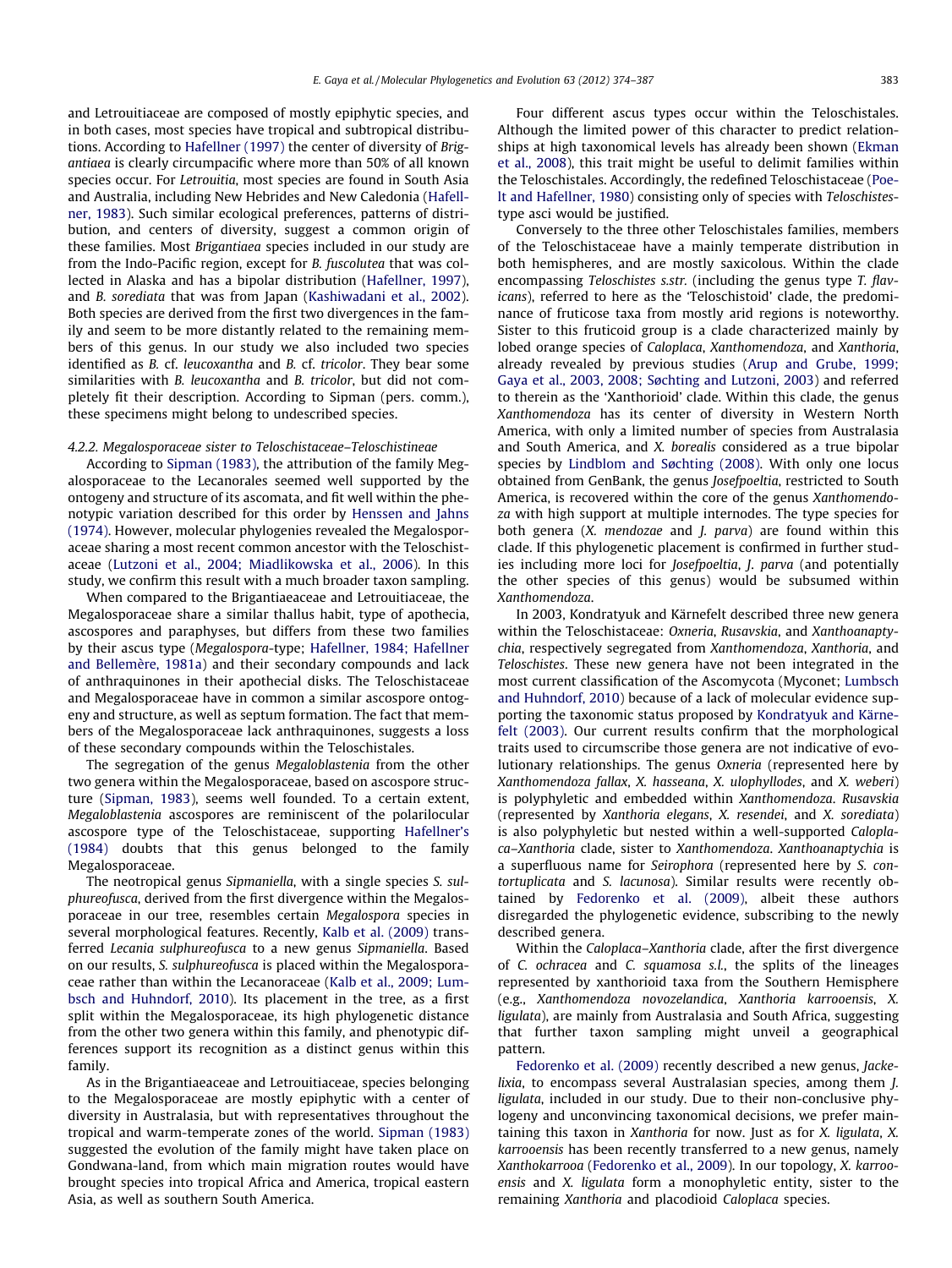Xanthodactylon is a genus restricted to South Africa. With only one representative included in our study, X. turbinatum, the phylogenetic placement of this genus sister to the Caloplaca–Xanthoria clade needs to be confirmed before its taxonomy is reassessed.

The two main monophyletic groups within the Teloschistaceae just discussed are provisionally named here as 'Teloschistoid' clade and 'Xanthorioid' clade, forming the well-supported subfamily Xanthorioideae. The clade sister to this subfamily, also recovered here with confidence, is composed of phenotypically diverse species of Caloplaca, the genus Fulgensia, the species of Teloschistes transferred to the genus Seirophora [\(Frödén and Lassen, 2004\)](#page-11-0), and Ioplaca. We tentatively labeled this clade as the subfamily Caloplacoideae. Described by [Poelt \(1977\)](#page-12-0) as endemic to the Himalayas and currently with only one species, Ioplaca appears as an early divergence within the subfamily Caloplacoideae.

With several species of the polyphyletic genus Caloplaca spread all over the Caloplacoideae clade, relationships within this clade confirm the results from [Gaya et al. \(2008\),](#page-11-0) but this time with support. Whereas a few Caloplaca species have anthraquinones in the thallus, most taxa from this genus falling within the Caloplacoideae lack these secondary compounds or display them only in their apothecia. The same is true for the genus Seirophora, which includes taxa without anthraquinones in the thallus, except for S. contortuplicata and S. aurantiacus, but in small amounts [\(Søchting](#page-12-0) [and Frödén, 2002\)](#page-12-0). The genus Fulgensia, without polarilocular ascospores, shows a slightly different anthraquinone composition compared to Caloplaca ([Søchting, 1997, 2001\)](#page-12-0). In terms of growth forms, members of the Caloplacoideae are mostly characterized by crustose taxa, with the exception of the fruticose Seirophora. In light of the currently available data, it seems that anthraquinones could have been partially lost within the Caloplacoideae.

Our molecular phylogenetic study confirms that the genus Caloplaca was defined based on symplesiomorphic characters (such as the crustose growth form and presence of anthraquinones) rendering the taxonomic disentanglement of the Teloschistaceae virtually impossible without a broad and comprehensive molecular phylogenetic survey. This situation is nearly identical to the one encountered in the Verrucariaceae [\(Gueidan et al., 2007, 2009\)](#page-11-0) where the genus Verrucaria had been defined based also on symplesiomorphies. We are implementing for the Teloschistaceae the same global phylogenetic strategy that was used successfully to revise the classification of the Verrucariaceae. We hope that the recognition of new genera will be more stable and meaningful within the Teloschistaceae if this is done within a comprehensive and collaborative multi-locus phylogenetic framework.

#### 4.2.3. Caliciales

The phenotypic characters that seem to best track the evolution of the Caliciales and Teloschistales and their families are ascospore shape and ontogeny, as well as ascus structure and secondary compound composition.

Within the Caliciales, according to [Helms et al. \(2003\),](#page-11-0) ascus characters and hypothecium pigmentation could be supported as morphological synapomorphies for the delimitation of the two main lineages (i.e., Buellia and Physcia groups). The current circumscription of the Physciaceae ([Lumbsch and Huhndorf, 2010](#page-12-0)) is equivalent to the Physciineae as proposed by [Miadlikowska et al.](#page-12-0) [\(2006\)](#page-12-0) and to the Caliciales as shown here [\(Fig. 1](#page-5-0)). The current classification of the Physciaceae does not take into consideration the well-supported phylogenetic structure within this group containing clades with distinctive phenotypes. [Helms et al. \(2003\)](#page-11-0) addressed this problem formally accepting and emending the families Caliciaceae and Physciaceae, which corresponded to their clades B and A (i.e., Buellia and Physcia-groups), respectively, to encompass this phylogenetic structure. [Miadlikowska et al.](#page-12-0) [\(2006\)](#page-12-0) followed this proposition recognizing the two families within the Physciineae. Here we adopt this classification to reflect this initial split within the newly circumscribed Caliciales [\(Fig. 1\)](#page-5-0). The first divergence within the Caliciaceae leads to a clade with typical members of this family, represented here by Calicium viride and Cyphelium tigillare, and to a clade of taxa centered around Buellia s.l. To easily refer to these two groups we propose provisionary subfamily names within the Caliciaceae – Calicioideae and Buellioideae.

Physciaceae and Caliciaceae as defined here [\(Fig. 1\)](#page-5-0) have been characterized extensively, morphologically, and anatomically by [Helms et al. \(2003\)](#page-11-0) and [Nordin \(2000\)](#page-12-0). The close relationship of the Calicioideae and Buellioideae is reflected by the presence of a true excipulum, Beltraminia-type ascospores, and similar ascospore ontogeny and ornamentation [\(Helms et al., 2003; Nordin, 2000;](#page-11-0) [Wedin et al., 2000b](#page-11-0)).

With the new subfamily circumscription proposed here (Calicioideae and Buellioideae), taxa considered part of the traditional family Caliciaceae s.str., do not have a single origin. Two of the included species are recovered in the Calicioideae, whereas Texosporium, Thelomma, and Tholurna form a monophyletic group within the Buellioideae. This result is in disagreement with previous studies that recovered a closer relationship for the taxa mentioned above ([Helms et al., 2003; Tibell, 2003; Wedin et al., 2000a,](#page-11-0) [2002\)](#page-11-0). Only [Miadlikowska et al. \(2006\)](#page-12-0) showed different origins for Calicium and Tholurna, but they never recovered the early diverging clade that we call here Calicioideae. Based on our results, the hypothesis that the evanescent asci, with passive spore dispersal, and the development of a mazaedium, are a secondary reduction from a nonprototunicate ascus with an apical dehiscence apparatus and active spore dispersal ([Tibell, 2003; Wedin et al.,](#page-12-0) [2000b, 2002](#page-12-0)) is confirmed, and has occurred more than once within the Caliciaceae. Prototunicate asci and mazaedia are present in many unrelated ascomycete groups and it is clear that these traits have evolved several times outside this family. With the current taxon sampling it is difficult to establish which phenotypic traits distinguish the subfamilies Buellioideae and Calicioideae. More taxa have to be included and a thorough phenotypic revision needs to be done to better understand the undergoing evolution of these two subfamilies.

### 5. Conclusions

These results highlight the difficulty of assessing monophyly for deep short internodes when a cumulative supermatrix approach with increasing amounts of missing data is used. Whereas the genes used so far have evidently improved the level of support and resolution throughout the newly circumscribed Caliciales and Teloschistales, their relationship needs yet to be confirmed with more genes and less missing data.

This study represents the first attempt to implement a global phylogenetic strategy to revise the classification of the Teloschistales with the recognition of several new suprageneric taxa. We hope this will form the foundation for a more stable and meaningful classification within this species rich order of lichen-forming fungi.

#### Acknowledgments

The authors thank the curators of the herbaria of B, BCN, BR, CBFS, DUKE, E, EGR, F, GZU, H, LPB, M, O, OMA, SGO, and the herbarium A. Aptroot – ABL, in addition to I. Brodo, D. Hillis, W. Morris, C. Scheidegger, J. Šoun, T. Spribille, D. Stanton, and J. Vondrák for providing material, as well as to Emily Fraker and Valerie Hofstetter for generating sequences used in this study. We also thank Frank Kauff and Stefan Zoller for writing computer programs useful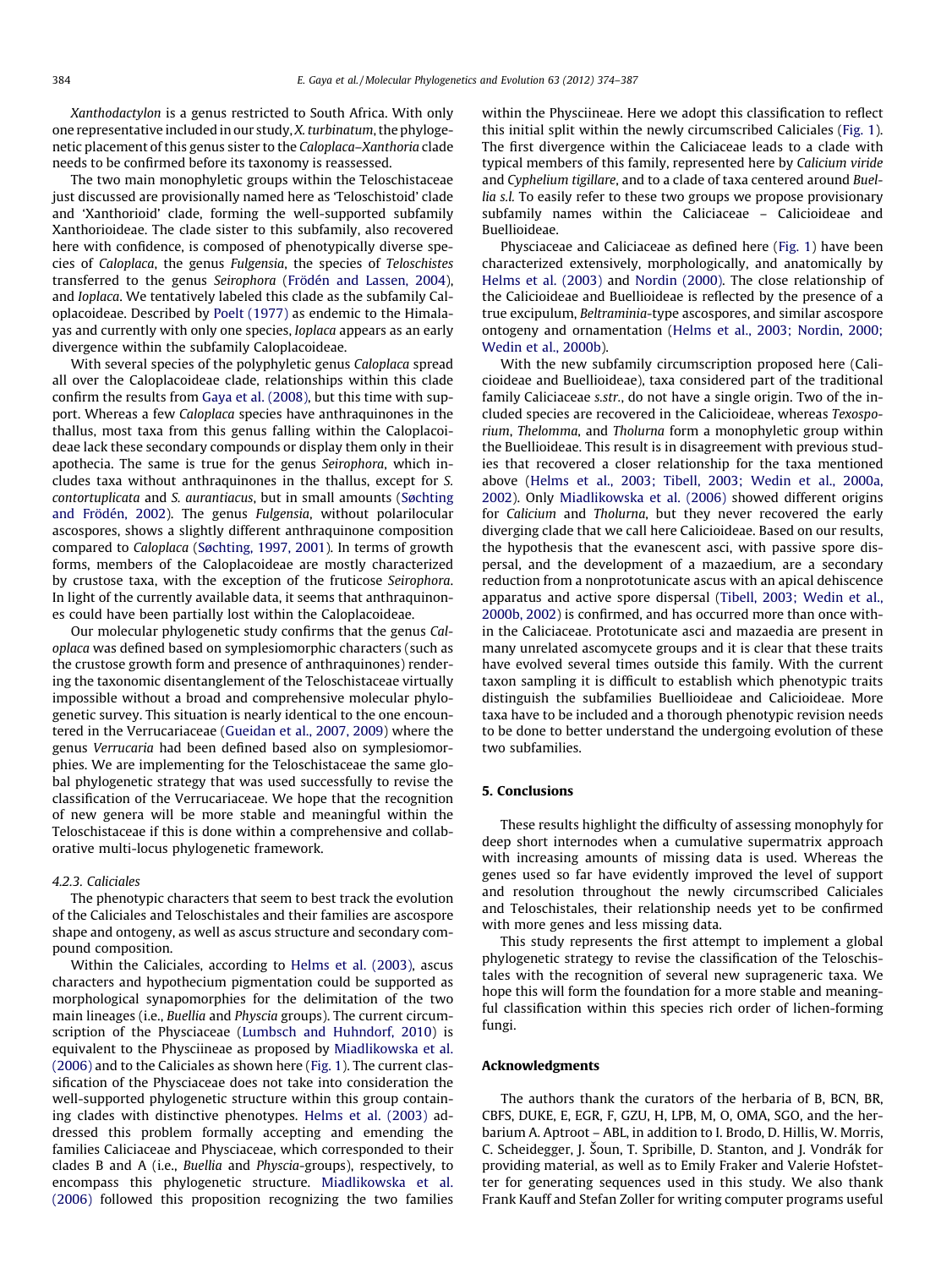<span id="page-11-0"></span>for this study; David Swofford and Jolanta Miadlikowska for useful comments on the phylogenetic analyses; Molly McMullen for the English revision; Patrik Frödén for clarifying identifications, and Joseph Geml and Xavier Llimona for help in the collections. We gratefully acknowledge support from a postdoctoral grant from the Fulbright Scholar Program and Spanish government, and a fellowship from Fundación Caja Madrid to EG, as well as a Grant from the National Science Foundation (DEB-0919455) to FL.

#### Appendix A. Supplementary material

Supplementary data associated with this article can be found, in the online version, at [doi:10.1016/j.ympev.2012.01.012](http://dx.doi.org/10.1016/j.ympev.2012.01.012).

#### References

- Alfaro, M.E., Zoller, S., Lutzoni, F., 2003. Bayes or bootstrap? A simulation study comparing the performance of bayesian markov chain Monte Carlo sampling and bootstrapping in assessing phylogenetic confidence. Mol. Biol. Evol. 20, 255–266.
- Altekar, G., Dwarkadas, S., Huelsenbeck, J.P., Ronquist, F., 2004. Parallel metropolis coupled Markov chain Monte Carlo for Bayesian phylogenetic inference. Bioinformatics 20, 407–415.
- Ané, C., Larget, B.R., Baum, D.A., Smith, S.D., Rokas, A., 2007. Bayesian estimation of concordance among gene trees. Mol. Biol. Evol. 24, 412–426.
- Arup, U., 2006. A new taxonomy of the Caloplaca citrina group in the Nordic countries, except Iceland. Lichenologist 38, 1–20.
- Arup, U., 2009. The Caloplaca holocarpa group in the Nordic countries, except Iceland. Lichenologist 41, 111–130.
- Arup, U., Grube, M., 1999. Where does Lecanora demissa (Ascomycota, Lecanorales) belong? Lichenologist 31, 419–430.
- Bellemère, A., Letrouit-Galinou, M.A., 1981. The lecanoralean ascus: an ultrastructural preliminary study. In: Reynolds, D.R. (Ed.), Ascomycete Systematics. Springer, New York, Heidelberg, Berlin, pp. 54–70.
- Bellemère, A., Letrouit-Galinou, M.A., 1987. Differentiation of lichen asci including dehiscence and sporogenesis: an ultrastructural survey. In: Peveling, E. (Ed.), Progress and Problems in Lichenology in the Eighties. J. Cramer, Stuttgart, pp. 137–161.
- Brown, J.M., Hedtke, S.M., Lemmon, A.R., Moriarty Lemmon, E., 2010. When trees grow too long: investigating the causes of highly inaccurate Bayesian branchlength estimates. Syst. Biol. 59, 145–161.
- Cannone, J.J., Subramanian, S., Schnare, M.N., Collett, J.R., D'Souza, L.M., Du, Y., Feng, B., Lin, N., Madabusi, L.V., Muller, K.M., Pande, N., Shang, Z., Yu, N., Gutell, R.R., 2002. The comparative RNA Website (CRW): an online database of comparative sequence and structure information for ribosomal, intron, and other RNA. BMC Bioinform. 3, 2–15.
- Carlin, B.P., Louis, T.A., 1996. Bayes and Empirical Bayes Methods for Data Analysis. Chapman and Hall, New York.
- Castoe, T.A., Doan, T.M., Parkinson, C.L., 2004. Data partitions and complex models in Bayesian analysis: the phylogeny of Gymnophthalmid lizards. Syst. Biol. 53, 448–469.
- Chang, J.T., 1996. Full reconstruction of Markov models on evolutionary trees: identifyability and consistency. Math. Biosci. 137, 51–73.
- Ekman, S., Blaalid, R., 2011. The devil in the details: interactions between the branch-length prior and likelihood model affect node support and branch lengths in the phylogeny of the Psoraceae. Syst. Biol. 60. doi:[10.1093/sysbio/](http://dx.doi.org/10.1093/sysbio/syr022) [syr022.](http://dx.doi.org/10.1093/sysbio/syr022)
- Ekman, S., Andersen, H.L., Wedin, M., 2008. The limitations of ancestral state reconstruction and the evolution of the ascus in the Lecanorales (Lichenized ascomycota). Syst. Biol. 57, 141–156.
- Eriksson, O.E., 2005. Notes on ascomycete systematics. Nos. 3912-4298. Myconet 11, 115–170.
- Fedorenko, N.M., Stenroos, S., Thell, A., Kärnefelt, I., Kondratyuk, S.Y., 2009. A phylogenetic analysis of xanthorioid lichens (Teloschistaceae, Ascomycota) based on ITS and mtSSU sequences. Bibl. Lichen. 100, 49–84.
- Frödén, P., Lassen, P., 2004. Typification and emendation of Seirophora Poelt to include species segregated from Teloschistes Norman. Lichenologist 36, 289– 298.
- Gardes, M., Bruns, T.D., 1993. ITS primers with enhanced specificity for basidiomycetes – application to the identification of mycorrhizae and rusts. Mol. Ecol. 2, 113–118.
- Gargas, A., Taylor, J.W., 1992. Polymerase chain-reaction (PCR) primers for amplifying and sequencing nuclear 18S rDNA from lichenized fungi. Mycologia 84, 589–592.
- Gaya, E., Lutzoni, F., Zoller, S., Navarro-Rosinés, P., 2003. Phylogenetic study of Fulgensia and allied Caloplaca and Xanthoria species (Teloschistaceae, lichenforming ascomycota). Am. J. Bot. 90, 1095–1103.
- Gaya, E., Navarro-Rosinés, P., Llimona, X., Hladun, N., Lutzoni, F., 2008. Phylogenetic reassessment of the Teloschistaceae (lichen-forming Ascomycota, Lecanoromycetes). Mycol. Res. 112, 528–546.
- Gaya, E., Redelings, B.D., Navarro-Rosines, P., Llimona, X., De Caceres, M., Lutzoni, F., 2011. Align, or not to align? Resolving species complexes within the Caloplaca saxicola group as a case study. Mycologia 103, 361–378.
- Gueidan, C., Roux, C., Lutzoni, F., 2007. Using a multigene phylogenetic analysis to assess generic delineation and character evolution in Verrucariaceae (Eurotiomycetes, Ascomycota). Mycol. Res. 111, 1145–1168.
- Gueidan, C., Savic, S., Thüs, H., Roux, C., Keller, C., Tibell, L., Prieto, M., Heidmarsson, S., Breuss, O., Orange, A., Fröberg, L., Amtoft-Wynns, A., Navarro-Rosinés, P., Kristinsson, H., Krzewicka, B., Pykälä, J., Grube, M., Lutzoni, F., 2009. Generic classification of the Verrucariaceae (Ascomycota) based on molecular and morphological evidence: recent progress and remaining challenges. Taxon 58, 184–208.
- Grube, M., Arup, U., 2001. Molecular and morphological evolution in the Physciaceae (Lecanorales, lichenized Ascomycotina), with special emphasis on the genus Rinodina. Lichenologist 33, 63–72.
- Hafellner, J., 1983. Monographie der Flechtengattung Letrouitia (Lecanorales, Teloschistineae). Nova Hedwigia 35, 645–729.
- Hafellner, J., 1984. Studien in Richtung einer natürlicheren Gliederung der Sammelfamilien Lecanoraceae und Lecideaceae. In: Hertel, H., Oberwinkler, F. (Eds.), Beitrage zur Lichenologie. Festschrift J. Poelt. Beih. Nova Hedwigia. J. Cramer, Vaduz, pp. 241–372.
- Hafellner, J., 1997. A world monograph of Brigantiaea (lichenized Ascomycotina, Lecanorales). In: Tibell, L., Hedberg, I. (Eds.), Lichen Studies Dedicated to Rolf Santesson. Symbolae Botanicae Upsalienses. Acta Universitatis Upsaliensis, Uppsala, pp. 35–74.
- Hafellner, J., Bellemère, A., 1981a. Elektronenoptische Untersuchungen an Arten der Flechtengattung Bombyliospora und die taxonomischen Konsequenzen. Nova Hedwigia 35, 207–235.
- Hafellner, J., Bellemère, A., 1981b. Elektronenoptische Untersuchungen an Arten der Flechtengattung Brigantiaea. Nova Hedwigia 35, 237–261.
- Hafellner, J., Bellemère, A., 1981c. Elektronenoptische Untersuchungen an Arten der Flechtengattung Letrouitia gen. nov. Nova Hedwigia 35, 263–312.
- Helms, G., Friedl, T., Rambold, G., 2003. Phylogenetic relationships of the Physciaceae inferred from rDNA sequence data and selected phenotypic characters. Mycologia 95, 1078–1099.
- Henssen, A., Jahns, H.M., 1974. Lichenes—Eine Einführung in die Flechtenkunde. Georg Thieme Verlag, Stuttgart.
- Hibbett, D.S., Binder, M., Bischoff, J.F., Blackwell, M., Cannon, P.F., Eriksson, O.E., Huhndorf, S., James, T., Kirk, P.M., Lücking, R., Lumbsch, H.T., Lutzoni, F., Matheny, P.B., Mclaughlin, D.J., Powell, M.J., Redhead, S., Schoch, C.L., Spatafora, J.W., Stalpers, J.A., Vilgalys, R., Aime, M.C., Aptroot, A., Bauer, R., Begerow, D., Benny, G.L., Castlebury, L.A., Crous, P.W., Dai, Y.C., Gams, W., Geiser, D.M., Griffith, G.W., Gueidan, C., Hawksworth, D.L., Hestmark, G., Hosaka, K., Humber, R.A., Hyde, K.D., Ironside, J.E., Koljalg, U., Kurtzman, C.P., Larsson, K.H., Lichtwardt, R., Longcore, J., Miadlikowska, J., Miller, A., Moncalvo, J.M., Mozley-Standridge, S., Oberwinkler, F., Parmasto, E., Reeb, V., Rogers, J.D., Roux, C., Ryvarden, L., Sampaio, J.P., Schussler, A., Sugiyama, J., Thorn, R.G., Tibell, L., Untereiner, W.A., Walker, C., Wang, Z., Weir, A., Weiss, M., White, M.M., Winka, K., Yao, Y.J., Zhang, N., 2007. A higher-level phylogenetic classification of the Fungi. Mycol. Res. 111, 509–547.
- Hofstetter, V., Miadlikowska, J., Kauff, F., Lutzoni, F., 2007. Phylogenetic comparison of protein-coding versus ribosomal RNA-coding sequence data: a case study of the Lecanoromycetes (Ascomycota). Mol. Phylogenet. Evol. 44, 412–426.
- Honegger, R., 1978. The ascus apex in lichenized fungi I. The Lecanora-, Peltigeraand Teloschistes-types. Lichenologist 10, 47–67.
- Huelsenbeck, J.P., Larget, B., Miller, R.E., Ronquist, F., 2002. Potential applications and pitfalls of Bayesian inference of phylogeny. Syst. Biol. 51, 673–688.
- Huelsenbeck, J.P., Ronquist, F., 2001. MRBAYES: Bayesian inference of phylogenetic trees. Bioinformatics 17, 754–755.
- James, T.Y., Kauff, F., Schoch, C., Matheny, B., Hofstetter, V., Cox, C.J., Celio, G., Guiedan, C., Fraker, E., Miadlikowska, J., Lumbsh, T., Rauhut, A., Reeb, V., Arnold, A., Amtoft, A., Stajich, J.E., Hosaka, K., Sung, G., Johnson, D., O'Rourke, B., Crockett, M., Binder, M., Curtis, J.M., Slot, J.C., Wang, Z., Wilson, A.W., Schueller, A., Longcore, J.E., O Donnell, K., Mozley-Standridge, S., Porter, D., Letcher, P.M., Powell, M.J., Taylor, J.W., White, M.M., Griffith, G.W., Davies, D.R., Humber, R.A., Morton, J.B., Sugiyama, J., Rossman, A.Y., Rogers, J.D., Pfister, D.H., Hewitt, D., Hansen, K., Hambleton, S., Shoemaker, R.A., Kohlmeyer, J., Volkmann-Kohlmeyer, B., Spotts, R.A., Serdani, M., Crous, P.W., Hughes, K.W., Matsuura, K., Langer, E., Langer, G., Untereiner, W.A., Lucking, R., Budel, B., Geiser, D.M., Aptroot, D.M., Diederich, P., Schmitt, I., Schultz, M., Yahr, R., Hibbett, D.S., Lutzoni, F., Mclaughlin, D.J., Spatafora, J.W., Vilgalys, R., 2006. Reconstructing the early evolution of fungi using a six-gene phylogeny. Nature 443, 818–822.
- Kalb, K., Archer, A.W., Sutjaritturakan, J., Boonpragob, K., 2009. New or otherwise interesting lichens V. Bibl. Lichen. 99, 225–246.
- Kärnefelt, I., 1989. Morphology and phylogeny in the Teloschistales. Cryptogam. Bot. 1, 147–203.
- Kasalicky, T., Döring, H., Rambold, G., Wedin, M., 2000. A comparison of ITS and LSU nrDNA phylogenies of Fulgensia (Teloschistaceae, Lecanorales), a genus of lichenised ascomycetes. Can. J. Bot. 78, 1580–1589.
- Kashiwadani, H., Inoue, M., Moon, K.H., Sasaki, K., 2002. Lichens of Ozegahara Moor and its adjacent areas, central Japan. Memoir. Natl. Sci. Mus. 38, 71–93.
- Kauff, F., Lutzoni, F., 2002. Phylogeny of the Gyalectales and Ostropales (Ascomycota, Fungi): among and within order relationships based on nuclear ribosomal RNA small and large subunits. Mol. Phylogenet. Evol. 25, 138–156.
- Kirk, M.P., Cannon, P.F., Minter, D.W., Stalpers, J.A., 2008. Ainsworth & Bisby's Dictionary of the Fungi. CABI, Wallingford, Oxon, UK.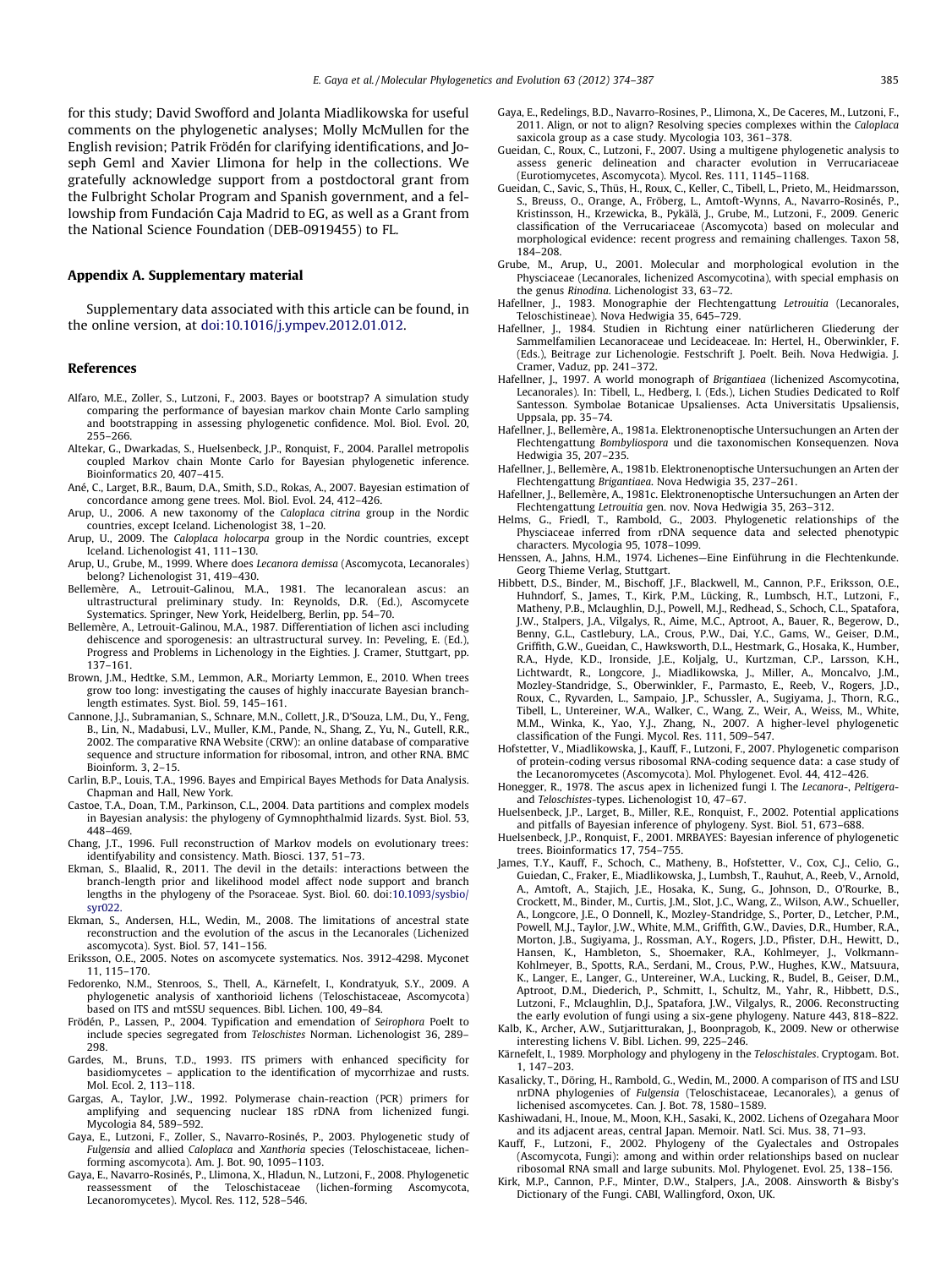- <span id="page-12-0"></span>Kjer, K.M., 1995. Use of rRNA secondary structure in phylogenetic studies to identify homologous positions: an example of alignment and data presentation from frogs. Mol. Phylogenet. Evol. 4, 314–330.
- Kondratyuk, S.Y., Kärnefelt, I., 2003. Revision of three natural groups of xanthorioid lichens (Teloschistaceae, Ascomycota). Ukr. Bot. J. 60, 427–437.
- Larget, B.R., Kotha, S.K., Dewey, C.N., Ané, C., 2010. BUCKy: gene tree/species tree reconciliation with Bayesian concordance analysis. Bioinformatics 26, 2910– 2911.
- Lemmon, A.R., Brown, J.M., Stanger-Hall, K., Moriarty Lemmon, E., 2009. The effect of ambiguous data on phylogenetic estimates obtained by maximum likelihood and Bayesian inference. Syst. Biol. 58, 130–145.
- Lewis, P.O., Holder, M.T., Holsinger, K.E., 2005. Polytomies and Bayesian phylogenetic inference. Syst. Biol. 54, 241–253.
- Lindblom, L., Søchting, U., 2008. Taxonomic revision of Xanthomendoza borealis and Xanthoria mawsonii (Lecanoromycetes, Ascomycota). Lichenologist 40, 399– 409.
- Liu, Y.J.J., Whelen, S., Benjamin, D.H., 1999. Phylogenetic relationships among ascomycetes: evidence from an RNA polymerase II subunit. Mol. Biol. Evol. 16, 1799–1808.
- Lumbsch, H.T., Huhndorf, S.M. (Eds.), 2007. Outline of ascomycota 2007. Myconet 13, 1–58.
- Lumbsch, H.T., Huhndorf, S.M., 2010. Myconet Volume 14. Part One. Outline of Ascomycota – 2009. Part Two. Notes on Ascomycete systematics. Nos. 4751- 5113. Fieldiana: Life Earth Sci. 1, 1–64.
- Lumbsch, H.T., Schmitt, I., Palice, Z., Wiklund, E., Ekman, S., Wedin, M., 2004. Supraordinal phylogenetic relationships of Lecanoromycetes based on a Bayesian analysis of combined nuclear and mitochondrial sequences. Mol. Phylogenet. Evol. 31, 822–832.
- Lutzoni, F., Kauff, F., Cox, C.J., McLaughlin, D., Celio, G., Dentinger, B., Padamsee, M., Hibbett, D., James, T.Y., Baloch, E., Grube, M., Reeb, V., Hofstetter, V., Schoch, C., Arnold, A.E., Miadlikowska, J., Spatafora, J., Johnson, D., Hambleton, S., Crockett, M., Shoemaker, R., Hambleton, S., Crockett, M., Shoemaker, R., Sung, G.H., Lücking, R., Lumbsch, T., O'Donnell, K., Binder, M., Diederich, P., Ertz, D., Gueidan, C., Hansen, K., Harris, R.C., Hosaka, K., Lim, Y.W., Matheny, B., Nishida, H., Pfister, D., Rogers, J., Rossman, A., Schmitt, I., Sipman, H., Stone, J., Sugiyama, J., Yahr, R., Vilgalys, R., 2004. Assembling the fungal tree of life: progress, classification and evolution of subcellular traits. Am. J. Bot. 91, 1446–1480.
- Lutzoni, F., Wagner, P., Reeb, V., Zoller, S., 2000. Integrating ambiguously aligned regions of DNA sequences in phylogenetic analyses without violating positional homology. Syst. Biol. 49, 628–651.
- Maddison, W.P., Maddison, D.R., 2005. MacClade: Analysis of Phylogeny and Character Evolution. Sinauer Associates, Sunderland, MA.
- Marbach, B., 2000. Corticole und lignicole Arten der Flechtengattung Buellia sensu lato in den Subtropen und Tropen. Bibl. Lichen. 74, 1–384.
- Marshall, D.C., 2010. Cryptic failure of partitioned Bayesian phylogenetic analyses: lost in the land of long trees. Syst. Biol. 59, 108–117.
- Marshall, D.C., Simon, C., Buckley, T.R., 2006. Accurate branch length estimation in partitioned Bayesian analyses requires accommodation of among-partition rate variation and attention to branch length priors. Syst. Biol. 55, 993–1003.
- Mason-Gamer, R.J., Kellogg, E.A., 1996. Testing for phylogenetic conflict among molecular data sets in the tribe Triticeae (Gramineae). Syst. Biol. 45, 524–545. Matzer, M., Mayrhofer, H., 1996. Saxicolous species of the genus Rinodina
- (lichenized Ascomycetes, Physciaceae) in southern Africa. Bothalia 26, 11–30. Mayrhofer, H., 1982. Ascosporen und die Evolution der Flechtenfamilie Physciaceae.
- J. Hattori Bot. Lab. 52, 313–321. Mayrhofer, H., 1984. Die saxicolen Arten der Flechtengattung Rinodina und Rinodinella in der Alten Welt. J. Hattori Bot. Lab. 55, 327–493.
- McGuire, J.A., Witt, C.C., Altshuler, D.L., Remsen, J.V., 2007. Phylogenetic systematics and biogeography of hummingbirds: Bayesian and maximum likelihood analyses of partitioned data and selection of an appropriate partitioning strategy. Syst. Biol. 56, 837–856.
- McKillen Burgess, J., 1963. The North and Middle American Species of the Lichen Genera Bombyliospora and Lopadium with Anthraquinone Pigments. Department of Botany and Plant Pathology, Michigan State University, East Lansing.
- Miadlikowska, J., Kauff, F., Hofstetter, V., Fraker, E., Grube, M., Hafellner, J., Reeb, V., Hodkinson, B.P., Kukwa, M., Lücking, R., Hestmark, G., Otalora, M.G., Rauhut, A., Büdel, B., Scheidegger, C., Timdal, E., Stenroos, S., Brodo, I., Perlmutter, G.B., Ertz, D., Diederich, P., Lendemer, J.C., May, P., Schoch, C.L., Arnold, A.E., Gueidan, C., Tripp, E., Yahr, R., Robertson, C., Lutzoni, F., 2006. New insights into classification and evolution of the Lecanoromycetes (Pezizomycotina, Ascomycota) from phylogenetic analyses of three ribosomal RNA- and two protein-coding genes. Mycologia 98, 1088–1103.
- Miadlikowska, J., Lutzoni, F., 2000. Phylogenetic revision of the genus Peltigera (lichen-forming Ascomycota) based on morphological, chemical, and large subunit nuclear ribosomal DNA data. Int. J. Plant Sci. 161, 925–958.
- Miadlikowska, J., Lutzoni, F., 2004. Phylogenetic classification of peltigeralean fungi (Peltigerales, Ascomycota) based on ribosomal RNA small and large subunits. Am. J. Bot. 91, 449–464.
- Muggia, L., Grube, M., Tretiach, M., 2008. A combined molecular and morphological approach to species delimitation in black-fruited, endolithic Caloplaca: high genetic and low morphological diversity. Mycol. Res. 112, 36–49.
- Nordin, A., 2000. Taxonomy and phylogeny of Buellia species with pluriseptate spores (Lecanorales, Ascomycotina). Acta Univ. Ups. Symb. Bot. Ups. 33, 1–117.
- Nordin, A., Mattsson, J.E., 2001. Phylogenetic reconstruction of character development in Physciaceae. Lichenologist 33, 3–23.
- Nylander, J.A.A., 2004. MrModeltest v2. Program Distributed by the Author. Evolutionary Biology Centre, Uppsala University.
- Nylander, J.A.A., Ronquist, F., Huelsenbeck, J.P., Nieves-Aldrey, J.L., 2004. Bayesian phylogenetic analysis of combined data. Syst. Biol. 53, 47–67.
- Nylander, J.A.A., Wilgenbusch, J.C., Warren, D.L., Swofford, D.L., 2008. AWTY (are we there yet?): a system for graphical exploration of MCMC convergence in Bayesian phylogenetics. Bioinformatics 24, 581–583.
- Persoh, D., Beck, A., Rambold, G., 2004. The distribution of ascus types and photobiontal selection in Lecanoromycetes (Ascomycota) against the background of a revised SSU nrDNA phylogeny. Mycol. Prog. 3, 103–121.
- Poelt, J., 1973. Classification. Appendix A. In: Ahmadjian, V., Hale, M.E. (Eds.), The Lichens. Academic Press, New York, London, pp. 599–632.
- Poelt, J., 1977. Ioplaca gen. nov. Teloschistacearum (Flechten des Himalaya 16). Khumbu Himal – Ergebnisse Forschungsunternehmens Nepal Himalaya 6, 443– 446.
- Poelt, J., Hafellner, J., 1980. Apatoplaca genus novum Teloschistacearum (Lichenes). Mitt. Bot. Staatssamml. München 16, 503–528.
- Poelt, J., Mayrhofer, H., 1979. Studien uber Ascosporen-Typen der Flechtengattung Rinodina. Beih. Sydowia 8, 312–331.
- Rambaut, A., Drummond, A.J., 2007. Tracer v1.4. [<http://beast.bio.ed.ac.uk/Tracer>](http://www.beast.bio.ed.ac.uk/Tracer).
- Rambold, G., Mayrhofer, H., Matzer, M., 1994. On the ascus types in the Physciaceae (Lecanorales). Plant Syst. Evol. 192, 31–40.
- Rannala, B., 2002. Identifiability of parameters in MCMC Bayesian inference of phylogeny. Syst. Biol. 51, 754–760.
- Reeb, V., Lutzoni, F., Roux, C., 2004. Contribution of RPB2 to multilocus phylogenetic studies of the euascomycetes (Pezizomycotina, Fungi) with special emphasis on the lichen-forming Acarosporaceae and evolution of polyspory. Mol. Phylogenet. Evol. 32, 1036-1060.
- Reese Næsborg, R., Ekman, S., Tibell, L., 2007. Molecular phylogeny of the genus Lecania (Ramalinaceae, lichenized Ascomycota). Mycol. Res. 111, 581–591.
- Rehner, S.A., Samuels, G.J., 1994. Taxonomy and phylogeny of Gliocladium analyzed from nuclear large subunit ribosomal DNA-sequences. Mycol. Res. 98, 625–634.
- Rodriguez, F., Oliver, J.L., Marin, A., Medina, J.R., 1990. The general stochastic-model of nucleotide substitution. J. Theor. Biol. 142, 485–501.
- Ronquist, F., Huelsenbeck, J.P., 2003. MrBayes 3: Bayesian phylogenetic inference under mixed models. Bioinformatics 19, 1572–1574.
- Santesson, J., 1970. Anthraquinones in Caloplaca. Phytochemistry 9, 2149-2166.
- Santesson, R., 1952. Foliicolous lichens I. A revision of the taxonomy of the obligately foliicolous lichenized fungi. Acta Univ. Ups. Symb. Bot. Ups. 12, 1– 590.
- Scheidegger, C., Mayrhofer, H., Moberg, R., Tehler, A., 2001. Evolutionary trends in the Physciaceae. Lichenologist 33, 25–45.
- Schoch, C.L., Sung, G.H., Lopez-Giraldez, F., Townsend, J.P., Miadlikowska, J., Hofstetter, V., Robbertse, B., Matheny, P.B., Kauff, F., Wang, Z., Gueidan, C., Andrie, R.M., Trippe, K., Ciufetti, L.M., Wynns, A., Fraker, E., Hodkinson, B.P., Bonito, G., Groenewald, J.Z., Arzanlou, M., de Hoog, G.S., Crous, P.W., Hewitt, D., Pfister, D.H., Peterson, K., Gryzenhout, M., Wingfield, M.J., Aptroot, A., Suh, S.O., Blackwell, M., Hillis, D.M., Griffith, G.W., Castlebury, L.A., Rossman, A.Y., Lumbsch, H.T., Lücking, R., Büdel, B., Rauhut, A., Diederich, P., Ertz, D., Geiser, D.M., Hosaka, K., Inderbitzin, P., Kohlmeyer, J., Volkmann-Kohlmeyer, B., Mostert, L., O'Donnell, K., Sipman, H., Rogers, J.D., Shoemaker, R.A., Sugiyama, J., Summerbell, R.C., Untereiner, W., Johnston, P.R., Stenroos, S., Zuccaro, A., Dyer, P.S., Crittenden, P.D., Cole, M.S., Hansen, K., Trappe, J.M., Yahr, R., Lutzoni, F., Spatafora, J.W., 2009. The ascomycota tree of life: a phylum-wide phylogeny clarifies the origin and evolution of fundamental reproductive and ecological traits. Syst. Biol. 58, 224–239.
- Sipman, H., 1983. A monograph of the lichen family Megalosporaceae. Bibl. Lichen. 18, 1–241.
- Søchting, U., 1997. Two major anthraquinone chemosyndromes in Teloschistaceae. Bibl. Lichen. 68, 135–144.
- Søchting, U., 2001. Chemosyndromes with chlorinated anthraquinones in the lichen genus Caloplaca. Bibl. Lichen. 78, 395–404.
- Søchting, U., Frödén, P., 2002. Chemosyndromes in the lichen genus Teloschistes (Teloschistaceae, Lecanorales). Mycol. Prog. 1, 257–266.
- Søchting, U., Lutzoni, F., 2003. Molecular phylogenetic study at the generic boundary between the lichen-forming fungi Caloplaca and Xanthoria (Ascomycota, Teloschistaceae). Mycol. Res. 107, 1266–1276.
- Stamatakis, A., 2006. RAxML-VI-HPC: maximum likelihood-based phylogenetic analyses with thousands of taxa and mixed models. Bioinformatics 22, 2688– 2690.
- Steel, M., 2005. Should phylogenetic models be trying to 'fit an elephant?' Trends Genet. 21, 307–309.
- Stiller, J.W., Hall, B.D., 1997. The origin of red algae: implications for plasmid evolution. Proc. Natl. Acad. Sci. USA 94, 4520–4525.
- Strugnell, J., Norman, M., Jackson, J., Drummond, A.J., Cooper, A., 2005. Molecular phylogeny of coleoid cephalopods (Mollusca: Cephalopoda) using a multigene approach; the effect of data partitioning on resolving phylogenies in a Bayesian framework. Mol. Phylogenet. Evol. 37, 426–441.
- Swofford, D.L., 2002. PAUP. Phylogenetic Analysis Using Parsimony (\* and Other Methods). Sinauer Associates, Sunderland, Mass.
- Tibell, L., 2003. Tholurna dissimilis and generic delimitations in Caliciaceae inferred from nuclear ITS and LSU rDNA phylogenies (Lecanorales, lichenized ascomycetes). Mycol. Res. 107, 1403–1418.
- Vězda, A., 1974. Foliicole Flechten aus der Republik Guinea (W. Africa) II. Acta Musei Silesiae 23, 173–190.